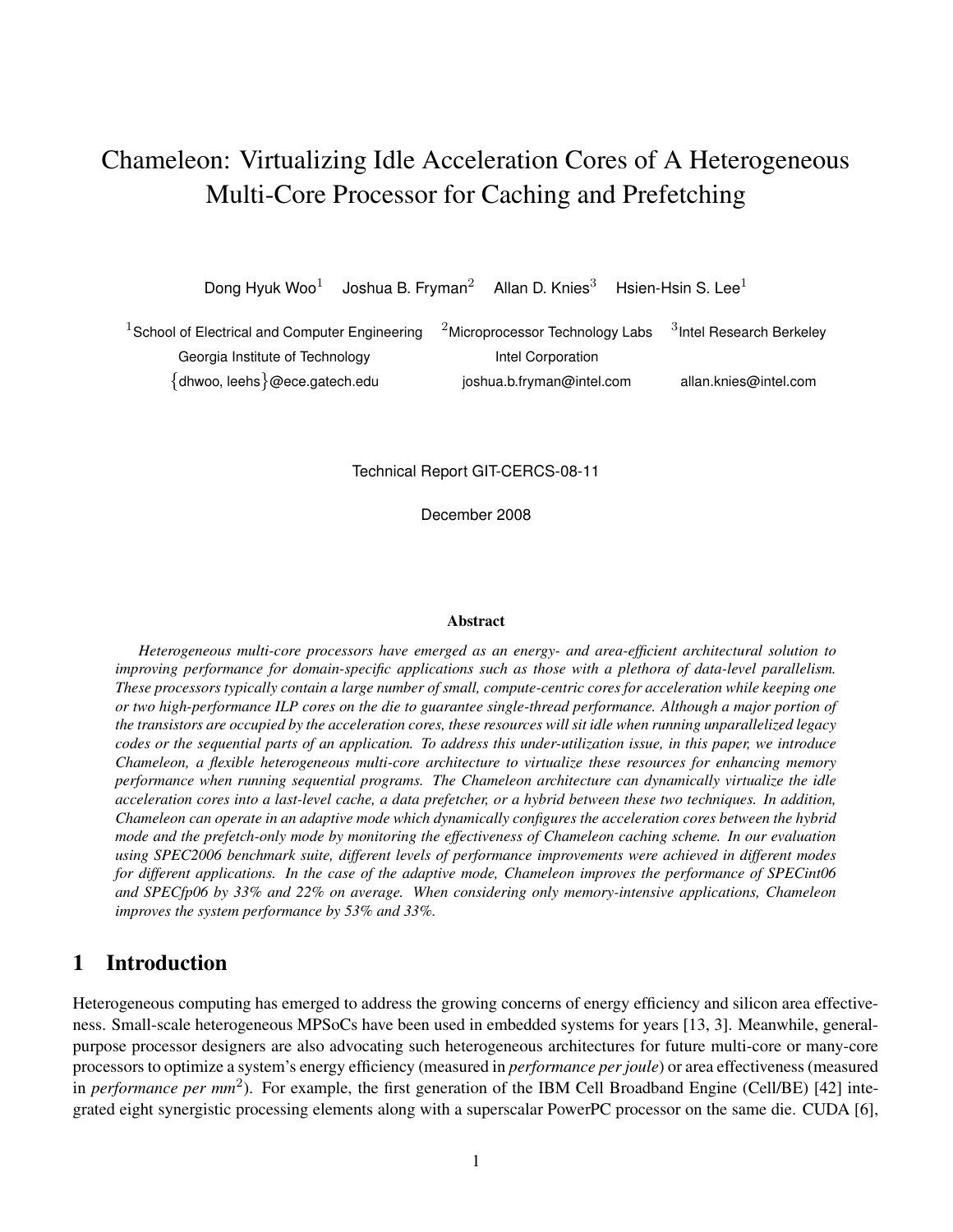CTM [20], RapidMind [33], OpenCL [37], PeakStream [39], and Ct [15] serve as programming abstractions to enable heterogeneous computing based on a cooperative computing model between the CPU(s) and many-core graphics processing units (GPUs) and shield programmers from managing the complexity of these heterogeneous components. Although some heterogeneous computing platforms have their resources distributed across multiple chips, the trend of future technology is toward integrating them all onto the same die [35].

Unlike a symmetric multi-core processor where all processor cores are identical, a heterogeneous computing platform is composed of distinct classes of processing cores. One example is to have a state-of-the-art processor as the host integrated with an array of parallel processing elements (PEs) for accelerating certain parts of an application [42, 35, 48, 50, 47, 51, 32]. The high-performance host processor is mainly used for exploiting the sequential performance of an application. In contrast, the acceleration PE cores, typically not designed with complex ILP techniques, are integrated to deliver high throughput for parallelizable code with better energy- and area-efficiency. The rationale behind such a heterogeneous multi-core design is (1) to improve the energy efficiency and manage its ensuing thermal issues when running data-parallel workloads; and (2) to not lose sequential performance.

Unfortunately, while the host processor executes the sequential code of a parallelized workload or unparallelized legacy applications, the acceleration cores of a heterogeneous multi-core become idle, contributing nothing to singlethread performance while consuming area and additional power if not completely turned off. From the standpoints of area and energy efficiency, the unused idle resources could dwarf the interests of adopting such a heterogeneous platform for general-purpose computing.

To address this under-utilization problem during sequential computation, we envision that we could better utilize these idle PE resources to accelerate the sequential execution on the host processor. In this paper, we introduce *Chameleon*, a flexible architecture with low-cost enabling techniques to provide several dynamic operation modes for better resource allocation. In addition to the parallel acceleration mode, the PE cores in Chameleon can be configured into a last-level cache, and a data prefetcher mode, and variants of their combinations when running sequential programs. The main contributions of this work are:

- We propose the Chameleon heterogeneous multi-core architecture which virtualizes otherwise unused acceleration cores to enable prefetching and additional cache space when running sequential workloads. We also show that the extra hardware cost to realize Chameleon is not significant.
- We propose several different operation modes including a caching mode, a data prefetching mode, and a hybrid mode that virtualize the acceleration cores collectively for enhancing memory performance. In addition, an adaptive mode is introduced to change these modes dynamically to adapt the memory behavior of a running application.
- We perform a case study using a heterogeneous multicore consisting of a host processor integrated with an on-die massively parallel SIMD accelerator. We justify the performance benefits of our Chameleon architecture and present their hardware/power overheads and energy implications in our evaluation.

This paper is organized as follows: Section 2 explains the architectural features of our baseline heterogeneous multicore. Section 3 enumerates different design issues to provide a virtualized last-level cache and a virtualized prefetcher. It also describes the hybrid and the adaptive designs. Section 4 evaluates the characteristics of these different design choices and demonstrates single-thread performance improvement of SPEC 2006 benchmark suite. Section 5 discusses other issues regarding Chameleon's implementation, and Section 6 enumerates related work. Finally, Section 7 concludes.

# **2 Baseline Multi-Core Architecture**

In this section, we briefly discuss our baseline heterogeneous multi-core architecture used throughout this paper before we introduce our Chameleon architecture. Note that, we use this baseline as a case study to demonstrate our techniques. The proposed ideas for Chameleon, however, are not limited to our baseline choice although they may require different design hooks. The main idea of Chameleon can be extended and applied to other heterogeneous multi-core processors such as the IBM Cell/BE [42], future integrated GPU [30] / Larrabee cores [45], or other similar acceleration-based multi-core architectures [51, 32]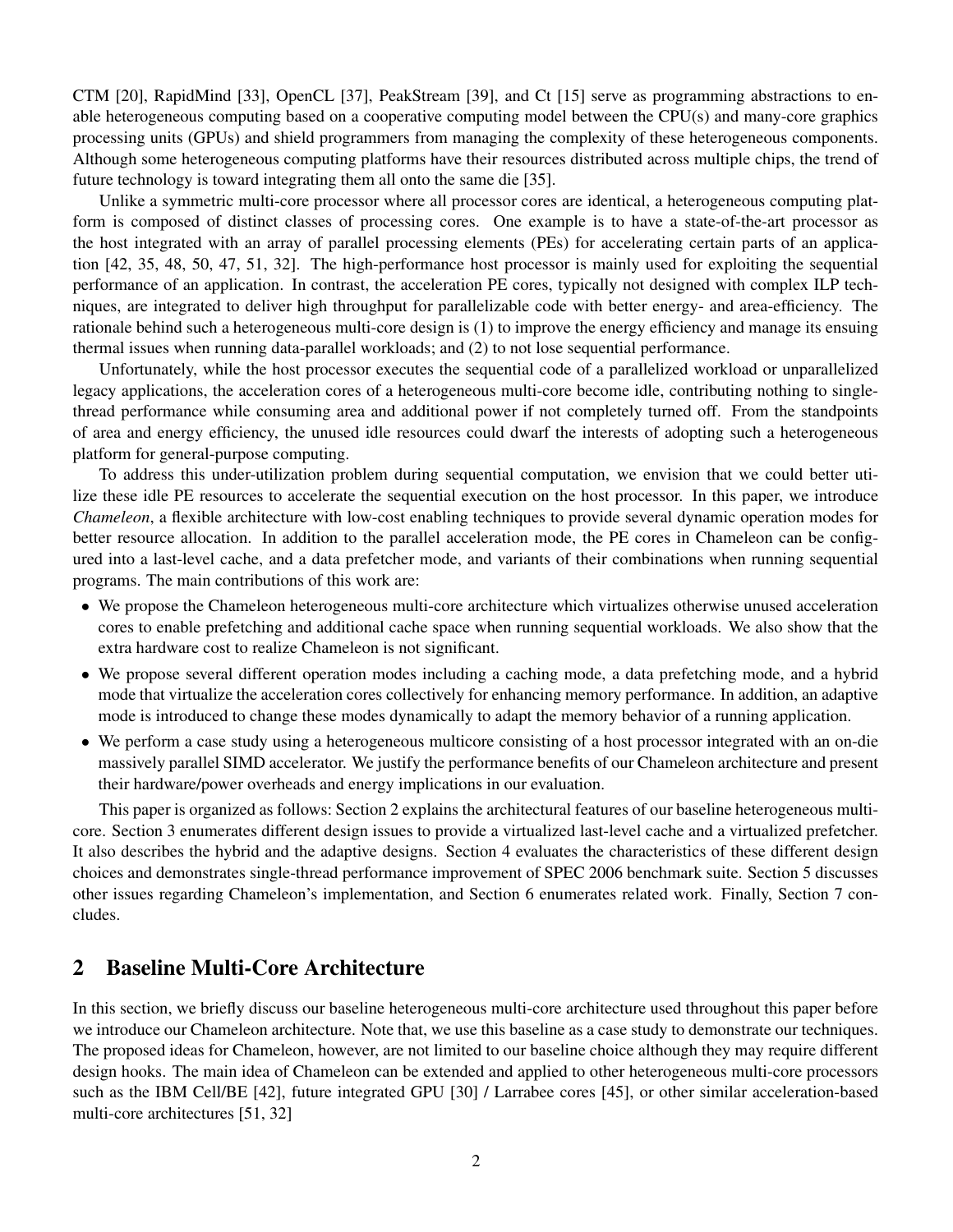

Figure 1: Baseline Heterogeneous Multi-core Architecture

Figure 1 illustrates our baseline heterogeneous multi-core processor which resembles the recently proposed Parallel-On-Demand architecture [50], MorphoSys [47], or early MPPs [4, 38] but on a single die. It consists of a state-of-theart superscalar host processor and an array of  $8 \times 8$  PE cores. The size of the PE array is not fixed, and will change for different process technology and different market requirements. The host processor is responsible for the master control of the entire computation. In addition to executing the sequential part of an application, the host processor also dispatches and orchestrates the instructions executed on the PE array to enable high throughput data parallel processing. Each PE in the array is a three-wide VLIW machine with a fixed instruction format composed of three pipelined operations: a *G* (Generic), an *X* (SSE), and an *M* (Memory) operation. To manage local data during the parallel execution phase, a 128KB scratch-pad memory is provided for each individual PE. To support *if-then-else* statements, masking instructions are also included to enable or disable each PE individually depending on the flag status.

To execute instructions in the PE array, the host processor needs to broadcast three-wide 96-bit VLIW instructions to the PEs via an instruction bus (IBus) shown in Figure 1. On the other hand, the host processor can monitor and obtain the status of PEs through an ORTree (128-bit wide) which logically combines the outcomes of PEs' flag registers (e.g., 64-bit RFLAGS and 64-bit MXCSR (MMX/SSE Control/Status Register)). The host processor can also read scalar values from PEs through a data return buffer (DRB) located on the rightmost column of the PE array. Furthermore, a PE can write its computation results back to the virtual memory space and the host processor can read them through the regular memory hierarchy.

PEs are connected to a DMA engine called row response queue (RRQ). An RRQ and all PEs in the same row are connected through a memory bus (MBus) consisting of two uni-directional buses. One bus streams data back from the main memory to the PEs in the row, and the other bus streams data from the PEs in the row to the main memory. PEs can also communicate with each other through a mesh network<sup>1</sup>. Communication is fully software-controlled by a communication instruction, which allows each PE to transfer 64-bit or 128-bit data to one of its four neighbor PEs. Because all communication is fully controlled by explicit instructions and all execution is fully orchestrated by the host processor, any communication pattern is completely deterministic without issues caused by bus arbitration, congestion, deadlock, and live-lock. Furthermore, each PE only needs a single 4:1 mux and 1:4 demux for its mesh communication. Therefore, no area- and power-hungry router is required.

<sup>&</sup>lt;sup>1</sup>The mesh network can be reconfigured to a folded torus network using simple switches  $[12, 46]$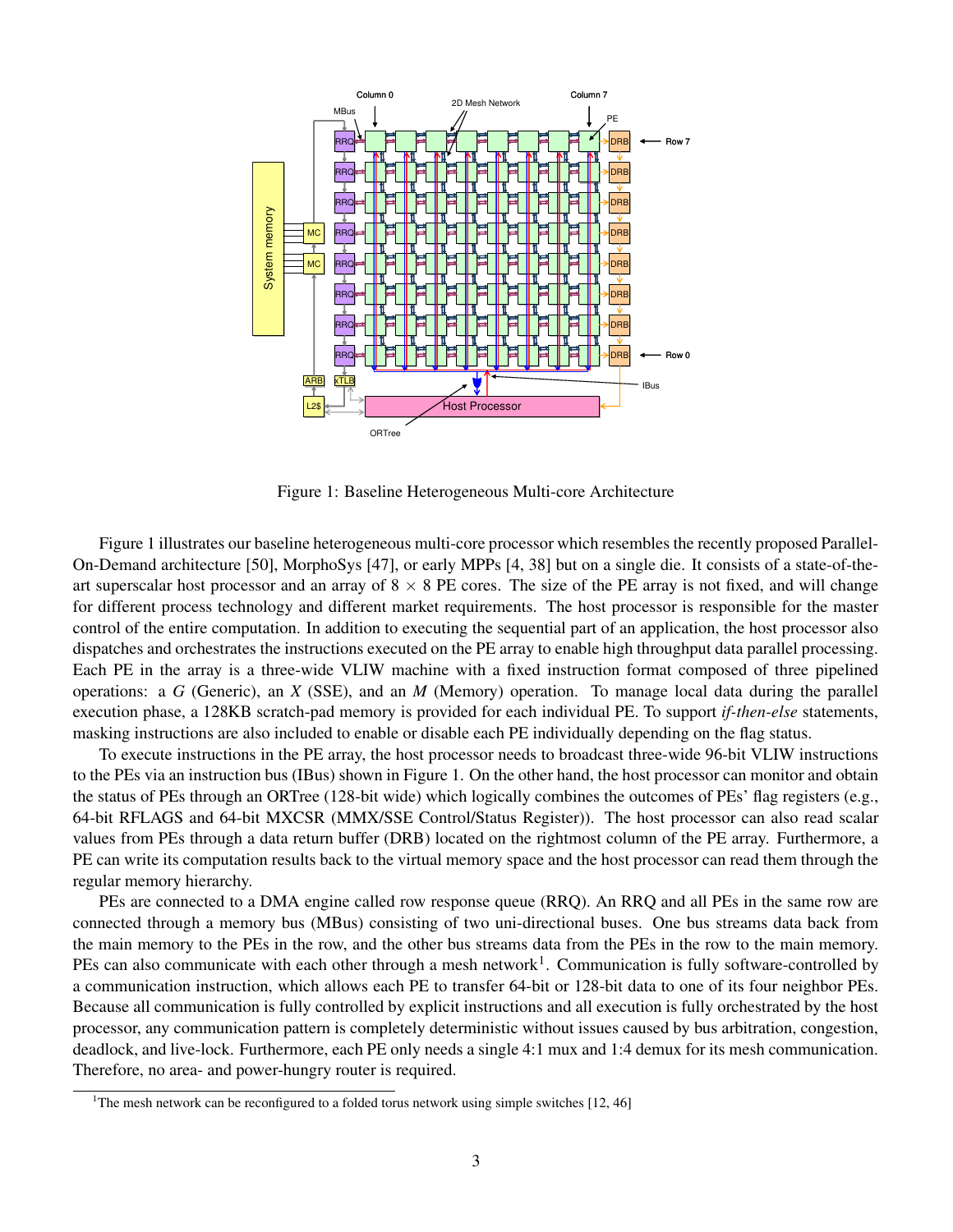

Figure 2: Chameleon Virtualizer (not scaled)

# **3 Chameleon Architecture**

Here we describe our proposed architecture called *Chameleon* for future heterogeneous multi-core processors. To achieve better utilization of on-die resources, we added low-cost configuration hardware that virtualizes idle acceleration cores dynamically to improve sequential performance. Using Chameleon techniques, idle cores can be virtualized into (1) a unified last-level cache, (2) a data prefetcher, or (3) a hybrid caching/prefetching component. In addition, we propose an adaptive operation mode that adapts Chameleon among different modes to find the best possible performance based on the dynamic behavior of an application.

## **3.1 C-Mode: Virtualizing Idle Cores for Caching**

As shown in Section 2, the original purpose of integrating the heterogeneous PE array onto general-purpose processor cores is to accelerate the data-parallel part of an application to obtain better energy- and area-efficiency. We call this operation mode *A-mode* (or Acceleration mode) to differentiate it from the new modes we will introduce. Our first goal is to virtualize this idled heterogeneous PE array into additional caching space when the A-mode is not in use. Note that this virtualization must be simple, low-overhead, and not affect the efficiency when the A-mode is turned on. The idea is to configure the unused local scratch-pad memories collectively into a last-level cache while using PEs' basic operations for caching control. We call this operation mode the *C-mode* (or Caching mode). Similar to the A-mode, the PEs will be responsible for decoding instructions received from the IBus, performing corresponding local computation, and routing the results back. For example, to calculate the cache index bits, the PE is instructed to perform an SHR (logical shift-right) to eliminate the cache line offset and an AND (logical and) to mask out non-index bits. Using this calculated index bits, the PE can read data from its local 128KB scratch-pad memory with a load instruction.

To achieve this, a new interface between the L2 cache of the host processor and the baseline PE array is required in order to control the PE array and have it function like a soft cache. As shown in Figure 2, this new interface, called *Chameleon Virtualizer*, is in charge of orchestrating the memory management operations needed for the virtualized lastlevel cache using microcode stored inside the Chameleon microcode memory. The microcode is written in the original PE ISA and consists of 10s of PE instructions. Upon a cache read miss in the L2 cache, for example, the miss address is forwarded to the Chameleon controller. Upon receiving the address, the Chameleon controller forwards the miss address to the PEs via IBus, and starts to broadcast a cache read microcode to the PEs. To perform a cache read, the following tasks are performed by PEs: (1) calculating cache index bits, (2) matching valid and tag bits, and (3) sending a hit/miss signal to the Chameleon Virtualizer. Upon a cache hit, the hit PE has to perform the following additional tasks: (4) loading the cache line from the scratch-pad memory, (5) routing the line back to the Chameleon Virtualizer,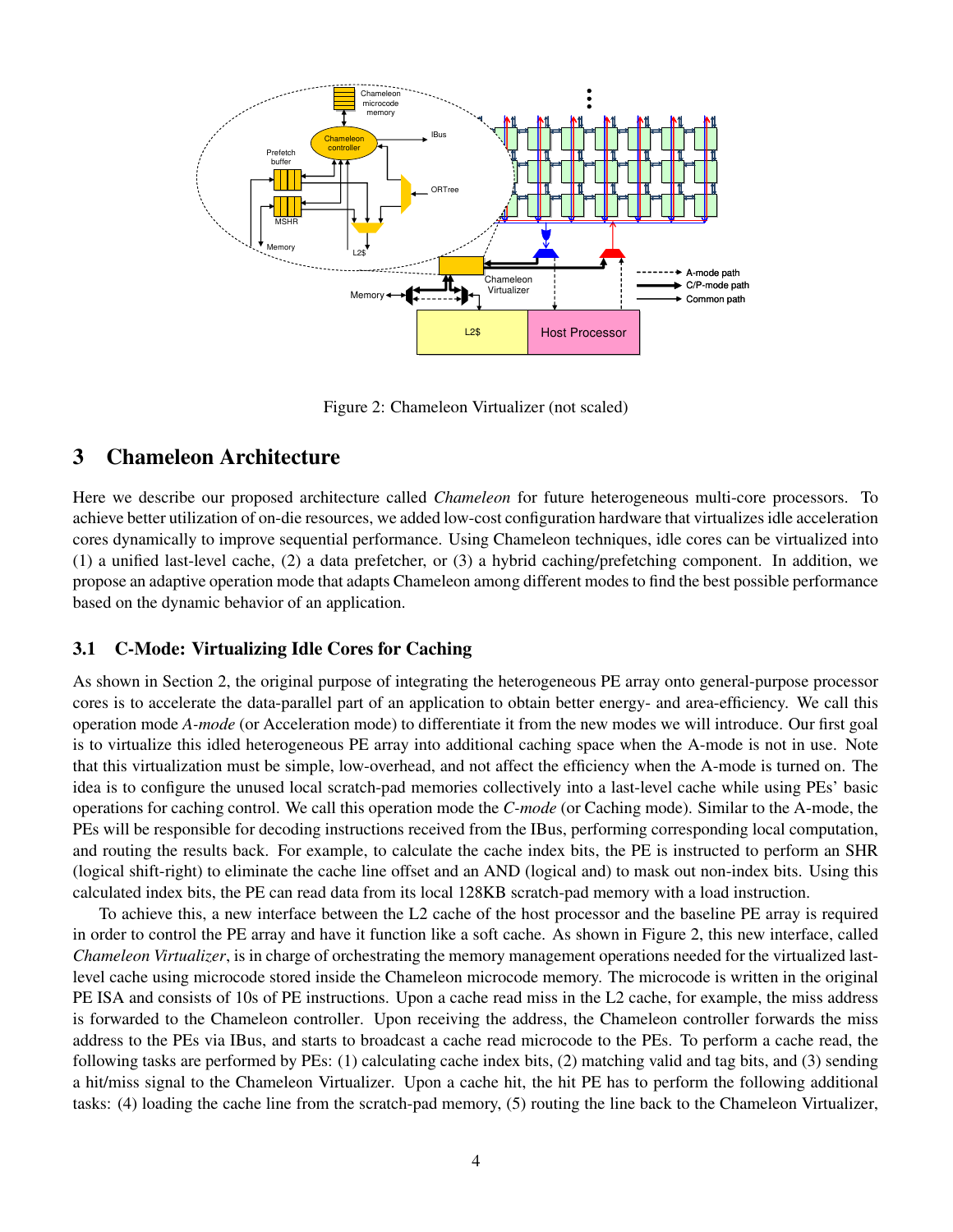

Figure 3: Way-Level Parallelism (8-Way Cache, 4MB)

and (6) updating the LRU bits. Once the cache line reaches the Chameleon Virtualizer, it is forwarded to the L2. On the other hand, upon a cache miss, the Chameleon controller initiates an off-chip memory request through the MSHR of the Chameleon Virtualizer. The Chameleon Virtualizer also contains a prefetch buffer to support the virtualized prefetcher to be detailed in Section 3.2. Note that the overhead of the Chameleon Virtualizer is only incurred in the C-mode as the controller will be bypassed when operating in the conventional A-mode.

To facilitate the mechanisms for a cache line hitting in the PEs, we reuse the existing ORTree bus which was originally designed for obtaining the flag status of the PE array, but is idle when operating in the C-mode. Hence, we hijack this bus to send hit/miss signals and transfer requested cache lines. However, we need to introduce a new instruction called xferortree to the PE's ISA. This special move instruction drives a register value onto the ORTree. This new instruction requires adding a mux in each PE for selecting either the flag status (in the A-mode) or the output operand of an xferortree instruction (in the C-mode) for ORTree. On the other hand, the Chameleon Virtualizer is connected to the other end of the ORTree. Note that, in our implementation, only one PE in the same column can transfer data to the Chameleon Virtualizer at any given time, and the ORTree output value of all other PEs in the column is zero. Thus, ORTree can safely deliver the data to the Chameleon Virtualizer without being corrupted by OR operations.

In the following sections, we will address the challenges with respect to the styles of cache line layout across the PE array. We also detail these design alternatives and evaluate and quantify their trade-offs in our experiments. Furthermore, we investigate how can we optimize their access latency by adopting NUCA (Non-Uniform Cache Architecture) models and discuss the required architectural support.

## **3.1.1 Design for Way-Level Parallelism**

Our first design is to distribute multi-way cache lines of the same set across the PEs in the same column. Figure 3 shows an example of an eight-way set-associative 4MB cache. In this example, eight cache lines mapped to the same set are distributed over eight PEs in the same column (e.g., PE0, PE8, to PE56). Also shown in the figure is how to index the cache. Out of the global index bits, three LSBs are used to generate the  $x$ -coordinate of the PE location on the same row. The rest of the index bits (10 bits) are used as the local index to look up the cache line in the eight local scratch-pad memories on the indexed column. Each PE in this example can store up to 1,024 cache lines. Mask instructions are used to disable the other 56 PEs after the x-coordinate is calculated. In this particular design, all eight active PEs on the same column perform their tag matching in parallel. Hence, we say this design exploits Way-Level Parallelism (WLP).

One challenge for having a functional WLP cache is how to perform LRU updates across PEs in the same column. To solve this, we chose to implement the *counter LRU algorithm* [25] and have the replacement performed by microcode stored inside the Chameleon microcode memory. This software-based LRU replacement mechanism will read the LRU state of the hit line, and broadcast the outcome back to all PEs in the same column. The PEs will then update their own LRU bits accordingly. Note that these updates simply use subtract and compare instructions already provided by the PE ISA. Although a software-based LRU takes longer than a hardware-based LRU update, we found that properly scheduled microcode can hide much of this latency.

In terms of area utilization, this WLP design has a space overhead for cache control bits. To implement an eight-way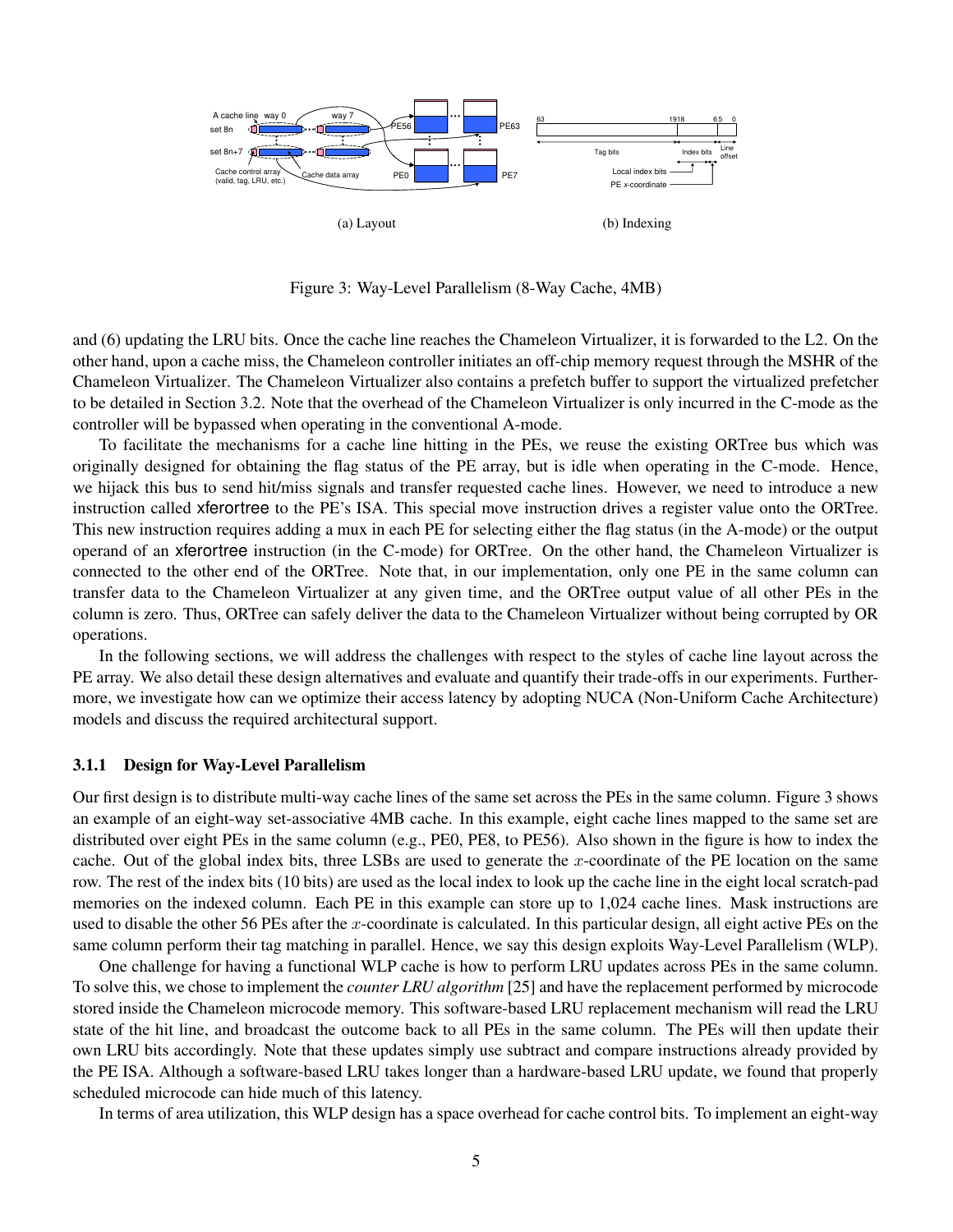

Figure 4: Way- and Subblock-Level Parallelism (8-Way Cache, 4MB)

4MB cache with 64B line for a 64-bit host processor, we need one valid bit, one dirty bit, 45 tag bits, three LRU state bits, and a few coherence protocol bits per 64B line. These control bits amount to around 10% overhead. Thus, for N cache lines, the total storage needed will be  $1.1 \times 64 \times N$  bytes and it should fit into a 128KB scratch-pad space. Furthermore, the number of sets stored in each PE should be a power-of-two to make cache indexing practical. As a result, in our WLP design example, each PE will accommodate 1,024 cache lines.

In this design, once the set is determined, only one corresponding column is enabled to complete one cache operation. In other words, if the Chameleon Virtualizer can provide eight instruction streams, and decode eight returning messages, we can build a virtualized eight-bank cache. To implement it, eight different IBuses and eight different OR-Tree buses should be directly connected to the Chameleon Virtualizer, instead of using fan-out tree (IBus) and fan-in OR tree (ORTree) as in the baseline processor.

## **3.1.2 Design for Way- and Subblock-Level Parallelism**

Since the 128-bit ORTree bus and the 96-bit IBus are used for reading and writing cache lines in the WLP-style cache, it will take 4 and 8 cycles to transfer an entire 64B cache line on the buses.<sup>2</sup> On the other hand, to prepare data transfer, four SIMD load instructions (or eight regular store instructions) need to be used to load each 16B chunk into the XMM registers (or store 8B chunk to general purpose registers), adding extra overheads in accessing cache lines. This is an artifact caused by mapping one entire cache line onto a single PE as shown in Figure 3. To alleviate this issue, we investigate another design option where a 64B cache line is split across eight PEs on the same row as shown in Figure 4. To read a cache line in this design, each PE in the same row will load an 8B subblock of the requested cache line. All eight subblocks will be routed back to the Chameleon Virtualizer simultaneously without modifying the PE microarchitecture. We call this design exploiting Way- and subBlock-Level Parallelism (WBLP). Due to subblocking, we only need one load and one xferortree instruction for reading an entire cache line, and one 64-bit immediate broadcast instruction and one store for writing it. In this design, the Chameleon Virtualizer is made to broadcast an immediate move operation with eight different immediate values and to retrieve eight different data return values. To implement it, eight different IBuses and eight different ORTree buses should have direct connection to the Chameleon Virtualizer, instead of using fan-out IBus and fan-in ORTree as in the baseline processor.

The primary challenge of such a WBLP design is the area overhead in keeping the cache control bits. As a cache line is split into eight subblocks, all eight PEs that keep a subblock of the same cache line need to have redundant valid, tag, LRU and coherence bits. Otherwise, more delay will incur for communicating this information. We found that each PE can accommodate this redundant information without sacrificing the overall cache capacity. As explained in Section 3.1.2, at most 64b of overhead is required per 64B cache line. In the WLP design, out of the 128KB scratchpad memory per PE, 64KB is consumed by its data array, and less than 8KB is consumed by these cache control bits. In the WBLP design, at most 64b overhead is required per 8B subblock. Thus, 64KB is used by its data array and at most 64KB is consumed by the cache control array with no further implication to utilizing the maximally available cache

 $2$ The 96-bit IBus can only broadcast 64-bit data at each cycle due to instruction encoding overhead.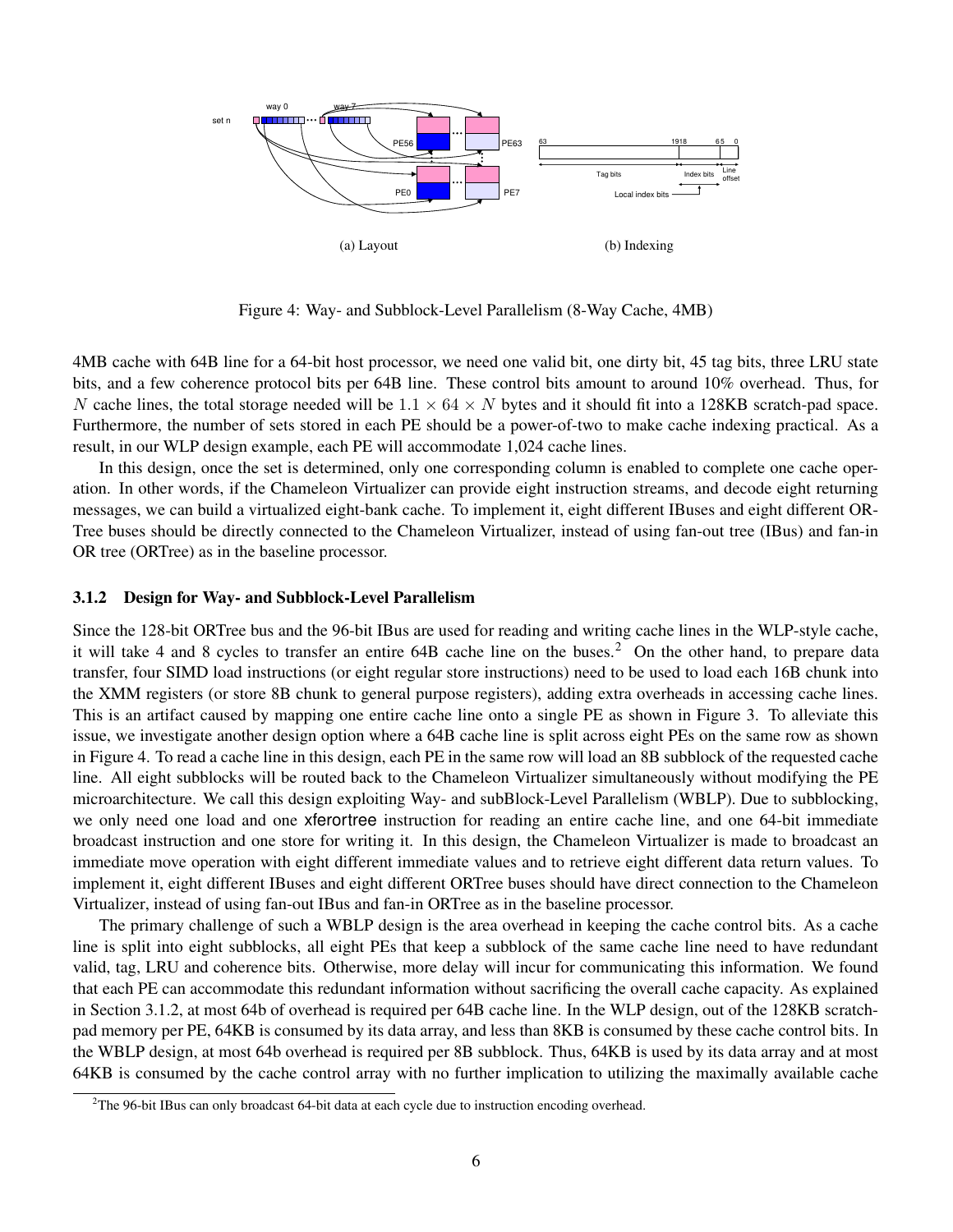

Figure 5: Decoupled WLP Cache (7-Way Cache, 7MB)



Figure 6: Decoupled WBLP Cache (7-Way Cache, 7MB)

capacity.

#### **3.1.3 Decoupled Design**

The two designs discussed previously place the cache control array and data array in the same PE, so that each PE can locally detect whether the request is a hit or miss, and route the hit line back to the Chameleon Virtualizer. Such a local decision mechanism allows these two transfer operations to be pipelined, so that the overall lookup latency can be reduced. However, as explained previously, these designs cannot utilize the memory space efficiently because the number of sets in each PE must be a power of two.

Instead, we study an alternative design style where the cache control array and data array are spread across different PEs. In this design, the Chameleon Virtualizer needs to read the hit/miss signal first from PEs storing the cache control array, and then it needs to request the target PE storing the hit line to route the line back to the Chameleon Virtualizer. Figure 5 and Figure 6 show such decoupled designs. As shown in the figures, the cache control array is stored in seven PEs in row 0. The Chameleon Virtualizer needs to look up these PEs' local scratch pad memory space to see whether the requested block is a cache hit or miss. Upon a hit, it also needs to request one (decoupled WLP) or eight (decoupled WBLP) PEs out of 56 PEs (row 1 to row 7) to route the hit data array back to the Chameleon Virtualizer. In our decoupled design, PEn  $(0 \le n \le 6)$  keeps cache control array for the data array of PEs in row  $n + 1$ . For example, in case of a decoupled WBLP cache (Figure 6), PE6 stores the cache control array of way 6, while the cache data array of way 6 is stored in PEs of row 7 (PE56 to PE63). Although the lookup latency of this style cache is longer than that of the previous two designs, 7-way set-associative 7MB cache (total 16k sets) can be stored in 64 PEs — Each of seven PEs in row 0 stores the cache control array of 16k cache lines of each way; Each PE stores the cache data array of 2k lines (the decoupled WLP cache (Figure 5)) or the 8B subblock of 16k lines (the decoupled WBLP cache (Figure 6)). Note that these 63 PEs fully utilize their 128KB local scratchpad memory. The only unused space is the local memory space of PE7 as shown in the figures.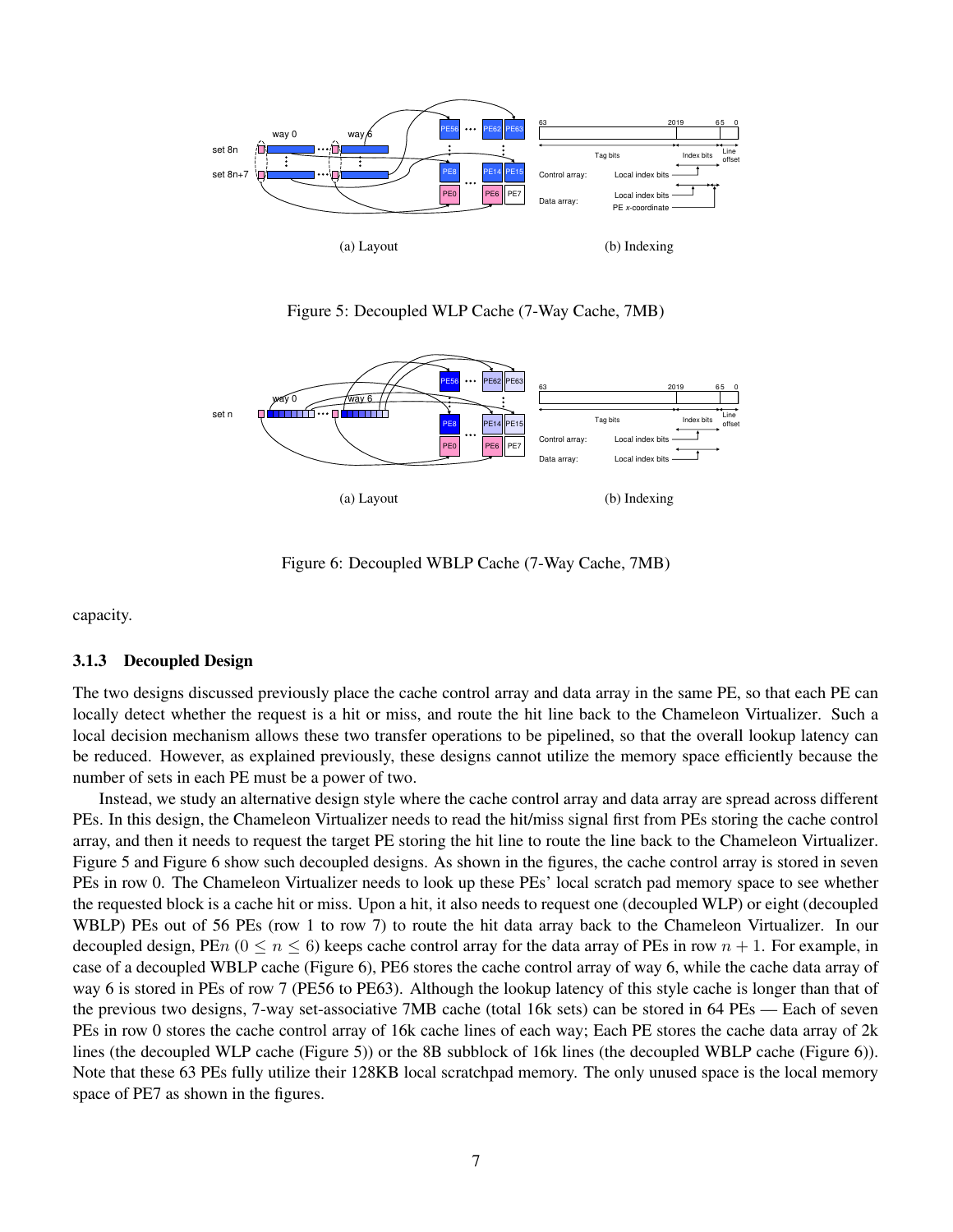

Figure 7: Execution Model (Only Column 0 is shown.)

#### **3.1.4 NUCA Cache Design**

In the conventional A-mode, to synchronize the computation for each PE, a PE located at row  $i$  (where  $i$  ranges from 0 to 7) in an 8x8 PE array will contain an instruction queue with  $7 - i$  entries as shown in Figure 7(a). Instructions are broadcast through IBus and are queued prior to the execution by its designated PE. The delay units (shown as D blocks) are inserted to synchronize each instruction broadcast in a SIMD-style execution. With the instruction queue and pipelined IBus, PEs in different rows will execute the same instruction at the same cycle, fully synchronized. Similarly, a pipelined ORTree and flag queue are used to synchronize flag status globally. Sucn a strictly synchronized execution model keeps the architecture and its programming models simple. For example, neither the processor architects nor the programmers have to deal with complicated synchronization issues such as live-locks or deadlocks.

However, if the PEs are collectively used as a virtualized last-level cache, it will be beneficial to have non-uniform access latencies, i.e., accessing each PE row out-of-sync. As shown in previous research [27, 22, 11], a non-uniform cache architecture (NUCA) helps reduce the average cache access latency, thereby improving the overall performance. As such, it will be more desirable to keep high temporal-locality data in a nearby memory bank of a large NUCA structure. Although our baseline PE array already has a partitioned array of 64 PEs using mesh topology, it requires certain changes in the architecture to enable non-uniform latencies across PE rows. To eliminate the strictly synchronized execution nature of the baseline, the instruction and flag queues, originally designed for synchronizing their broadcasting, are bypassed when the NUCA model is enabled. As shown in Figure 7(b), the NUCA path does not buffer any incoming cache access microcode instruction and outgoing requested cache lines. Consequently, in this execution model, different PEs in different rows execute different instructions at the same cycle. However, the pipelined execution model could complicate the synchronization of the ORTree values, and the values using northbound and southbound transfer instructions. This is what we call *time-zone effect*. Fortunately, the ORTree time-zone effect is not an issue in the C-mode because C-mode microcode uses the ORTree to obtain a requested cache line. Furthermore, the Chameleon Virtualizer is allowed to issue one memory lookup microcode at a time, so there is no concern of data corruption between distinct memory accesses.

The next problem is synchronizing the northbound transfer instruction. The *xfer.n* instruction is a special type of *move* instruction that copies a register value of a PE into a register of its northern neighbor PE. In synchronized execution (Figure 8(a)), the r0 value of PE48 reaches PE56 at cycle  $n + 3$  when the xfer.n instruction being executed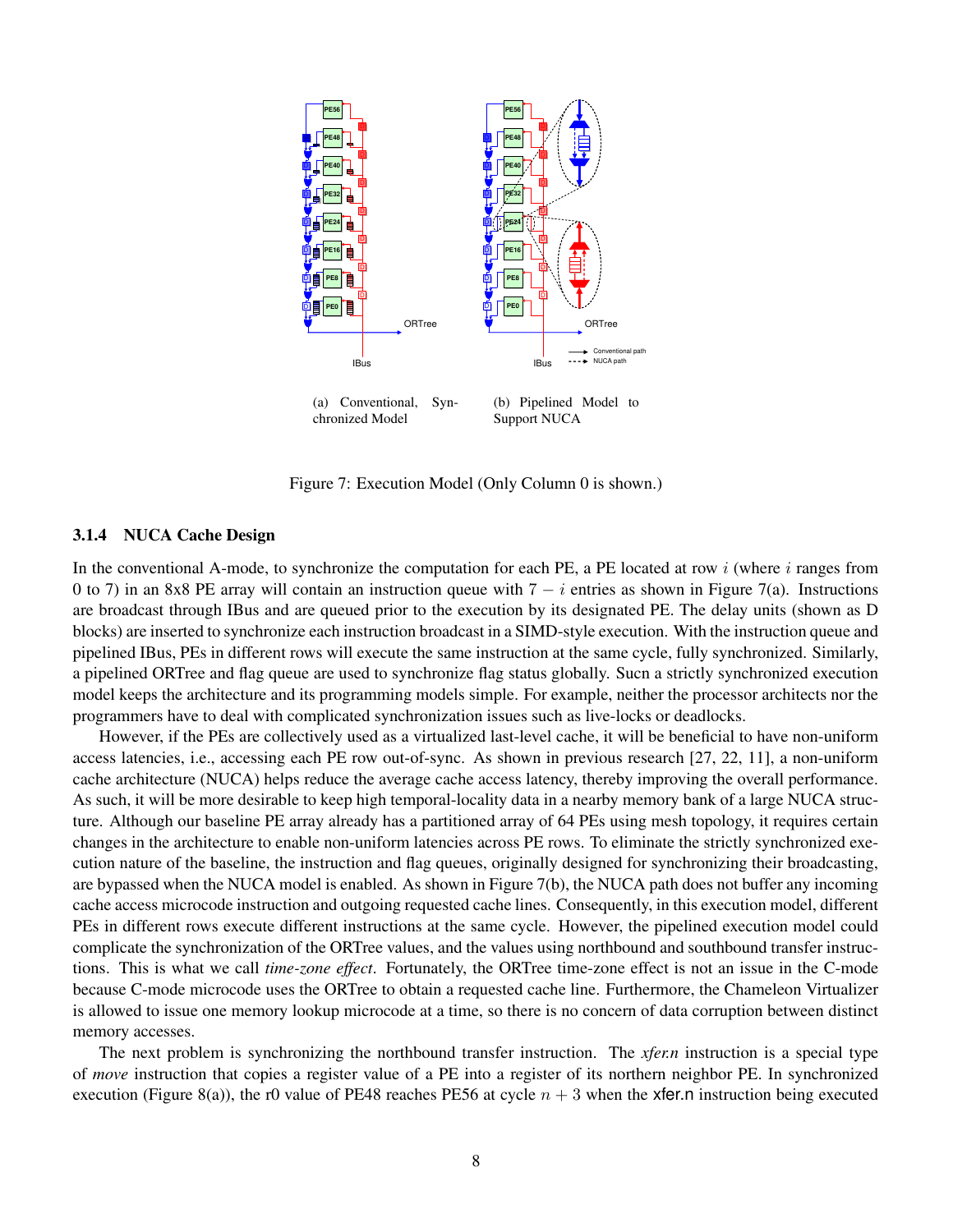

(a) Conventional, Strictly Synchronized Execution Model

(b) Pipelined Execution Model: Time-Zone Effect of xfer.n

(c) Pipelined Execution Model: Solution for Time-Zone Effect of xfer.n

Figure 8: Conventional and NUCA Execution Model of xfer.n Instruction



Figure 9: Conventional and NUCA Execution Model of xfer.s Instruction

by PE56 is in the write-back (WB) stage. In this example, PE56 expects to have its r1 value from PE48 as the same xfer.n instruction is decoded and being executed by PE56 itself. Therefore, PE56 will set up control signals prior to the reception of the value. However, in the pipelined execution model (Figure 8(b)), the r0 reaches PE56 at cycle  $n + 2$ when the same xfer.n instruction is in the EX stage. In other words, PE56 has not set up control signals to read the transferred value from PE48, and to update its r1. Without any support, the r1 of PE56 will not be correctly updated. To address this issue, we propose virtually synchronizing this xfer.n instruction by adding one more pipeline register in the northbound output mesh driver of PE48, so that the r0 value can reach PE56 at cycle  $n + 3$  (Figure 8(c)).

A similar problem is present in synchronizing the southbound transfer xfer.s instruction. Figure 9(a) shows the synchronized execution model. However, in the pipelined execution model (Figure 9(b)), the r0 of PE56 reaches PE48 at cycle  $n + 3$ . At this moment, the xfer.s is no longer in the pipeline of PE48. As such, the r1 of PE48 will not be correctly updated. Fortunately, as shown in Figure  $9(c)$ , this problem can easily be solved by architecting the latency of this instruction as two cycles. Any instruction that is dependent on the destination register of the xfer.s instruction should be scheduled one cycle later, and this is the responsibility of a programmer or a compiler.

Another NUCA design issue is how to make the LRU management efficient. Figure 10 illustrates an instance for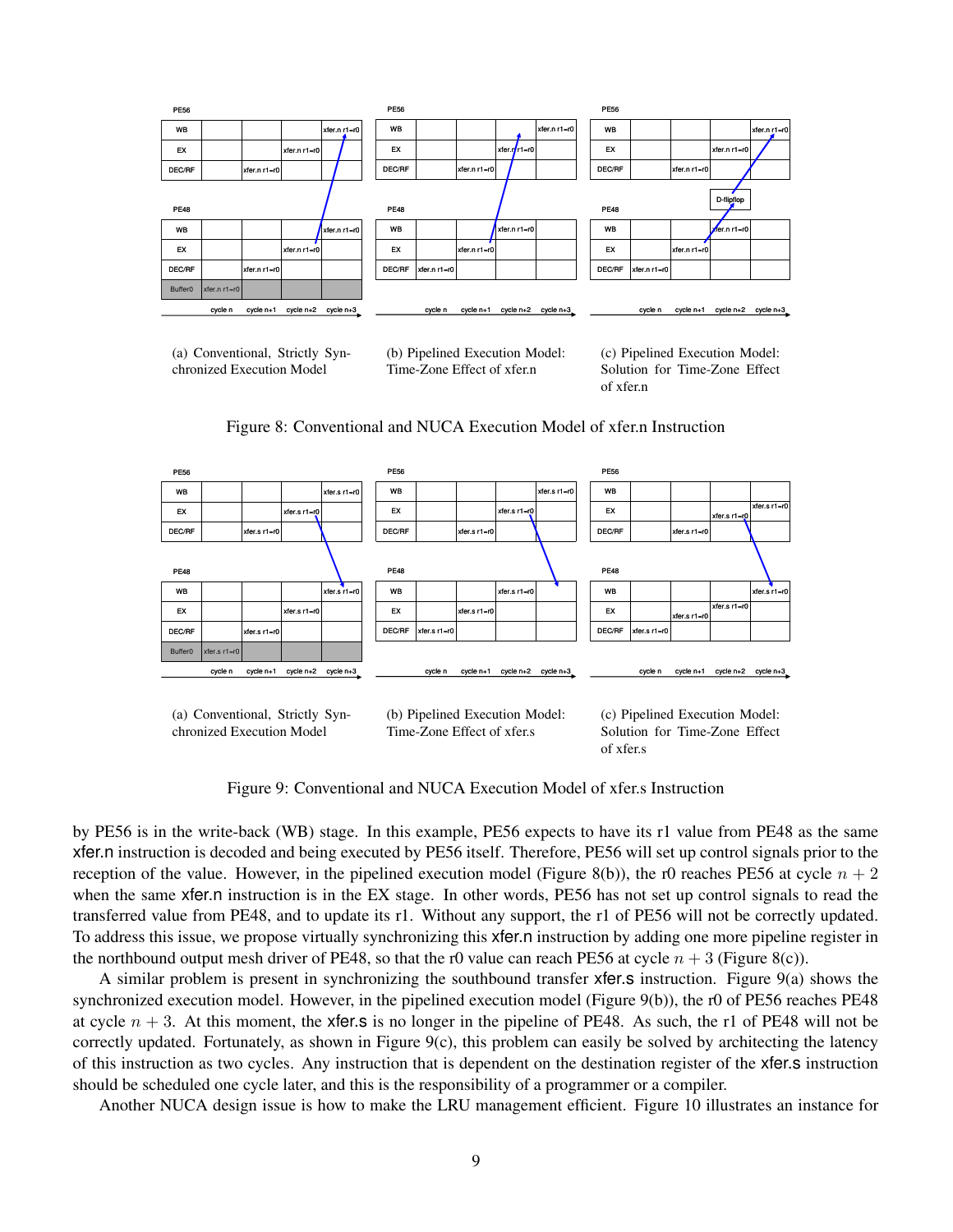

Figure 10: LRU Management of a NUCA C-Mode (Decoupled WLP cache)

our decoupled WLP cache. In this example, the host processor issues to read *line 2*, and seven PEs have seven different cache lines mapped to the same set as shown in Figure 10(a). Upon detecting the requested line 2 in PE24, PE24 transfers it to the Chameleon Virtualizer, and those PEs whose row numbers are smaller than PE24 will transfer their cache lines to the north (Figure 10(b)). This movement allows PEs to maintain more recently used cache lines closer to the Chameleon Virtualizer as shown in Figure 10(c).

Additionally, we added one instruction called sampleortree to allow the PEs in row 1 to access the ORTree bus for obtaining the hit line directly when the line is migrated down to the MRU position (row 1). This is another special move instruction that drives ORTree data into a register. Otherwise, the Chameleon Virtualizer has to read back this cache line and write it to the PEs using IBus, which takes at least eight cycles in our baseline.

The final design consideration of our NUCA C-mode is the placement of the cache control array. In a decoupled design, the cache control array is located in row 0, nearest to the Chameleon Virtualizer, reducing the tag lookup latency significantly. Our NUCA design adopts a decoupled design as its base, so that the Chameleon Virtualizer can detect the location of the target data line early in its lookup stage. By moving the cache control bits across PEs in row 0 as shown in Figure 10(d), we can force the y-coordinate of the PE caching the target data line to be always bigger by one than the x-coordinate of the PE caching the target control bits. For example, if the x-coordinate of the PE that has the control bits of the requested cache line is 3, the Chameleon Virtualizer can find corresponding data line in row 4.

## **3.2 P-Mode: Virtualizing Idle Cores as a Prefetcher**

In addition to the C-mode that supplies a virtualized last-level cache, we also investigate the enabling mechanisms to reconfiguring idle PEs to work as a data prefetcher. The rationale behind this is from the following observation— the off-chip bandwidth of a heterogeneous multi-core processor is typically very large for fulfilling the heavy input demand of the acceleration cores. This bandwidth, when running single thread applications, may be left unused. Reusing this bandwidth resource to perform data prefetching can potentially improve performance. Even in the scenarios when the prefetches issued are less accurate, they would unlikely affect the overall memory performance, if the amount of offchip bandwidth can satisfy both demand fetches and prefetches. We call this prefetching operation mode of the PE array *P-mode* (or Prefetching mode).

The P-mode is particularly useful when the application running on the host processor demonstrates streaming behavior or contains a working set much larger than the extra cache capacity that C-mode can accommodate. In this work, we evaluate two types of data prefetchers: a PC-indexed stride prefetcher and a Markov prefetcher. We chose these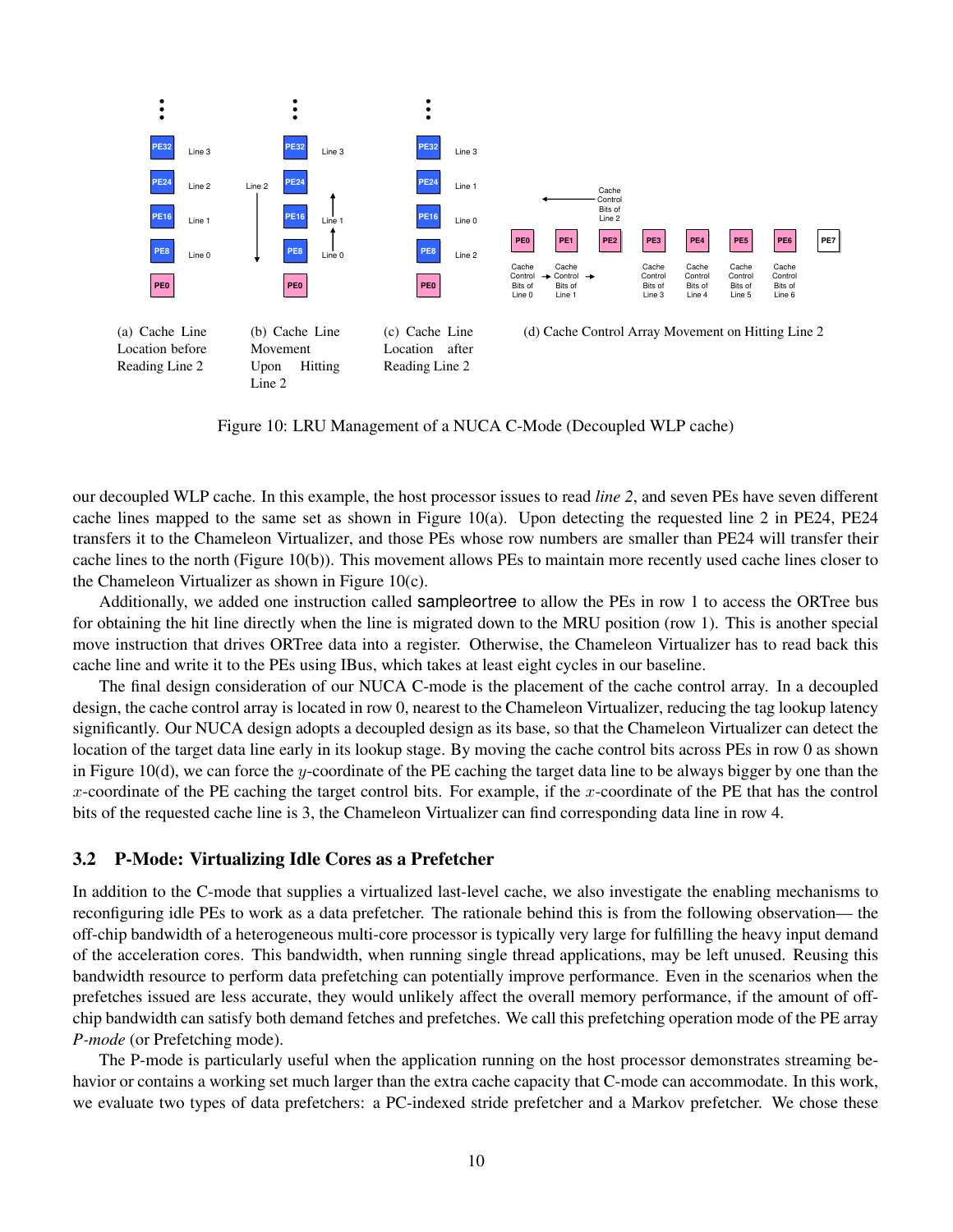

(c) A Table Entry of a Markov Prefetcher

Figure 11: P-Mode Prefetcher

prefetchers because they use reasonably large prefetch tables to track miss addresses. These are non-trivial overheads to the hardware if implemented exclusively for prefetching purposes. Hence, even state-of-the-art processors do not adopt such implementations, rather, they implemented the simpler next-line prefetcher [19]. We will demonstrate that Chameleon can realize such area-consuming schemes by virtualizing the resources in P-mode.

In the P-mode, the prefetch table is virtually laid out across PEs. Upon an L2 cache miss, the Chameleon Virtualizer checks its prefetch buffer first (Figure 2). If the requested line is not found, then the Chameleon Virtualizer broadcasts microcode to look up the virtualized prefetch table. This microcode drives each PE to perform index hashing, to match tag bits, and to route a target prefetch table entry back to the Chameleon Virtualizer. Then, the Chameleon Virtualizer decodes the table entry (e.g., the last miss address or the last stride in a stride prefetcher) and generates prefetch requests. To support P-mode, we added a small data prefetch buffer (a 32-entry buffer in this paper) in the Chameleon Virtualizer as shown in Figure 2. A prefetched cache line is temporarily stored in this buffer, which is checked upon every L2 cache miss.

#### **3.2.1 Virtualized Stride Prefetcher**

Figure 11(b) shows one entry of the prefetch table of a virtualized strider prefetcher. The size of each entry is 32B: 8B for tag bits, 8B for the last miss address, 8B for the last stride, and 8B unused. Clearly, this layout is not perfect in terms of the number of bits due to those unused bits in the table index bits, line offset bits, etc. However, the overall table size will not be larger even if we compact the table entry, simply because the number of entries per PE has to be a power-of-two to make PE indexing simple. A compact design will require unaligned memory accesses, introducing overhead at runtime. In our proposed design, 4,096 entries can be stored in each PE's local scratch-pad memory space.

The P-mode stride prefetcher is indexed by taking several LSBs (e.g., 17 bits on 32 PEs) of the PC. These index bits consists of PE ID bits (e.g., 5 LSBs on 32 PEs) and local index bits (e.g., 12 MSBs on 32 PEs). The PE ID bits are used to match only one PE that has the target prefetch table entry, while the local index bits are used to generate the memory address of the selected PE's local scratch-pad memory. Mapping between the logical table entries and PEs is shown in Figure 11(a). In this example, each prefetch table entry is stored in one of the 32 PEs using the five LSBs of the table index as shown in the figure.

Upon an L2 cache miss, the Chameleon Virtualizer broadcasts the instruction's PC address followed by the microcode to perform the table lookup. This microcode retrieves a corresponding prefetch table entry from one of the PEs, and the Chameleon Virtualizer calculates the next miss address(es) based on the last miss address and the last stride stored in this table entry. In this paper, the P-mode stride prefetcher prefetches the four next addresses, that is, the prefetch depth is four. We also evaluated a stride prefetcher with a depth of eight in our experiments, but found that it only improves one application, 462.libquantum. Therefore, we do not show these results due to space limit.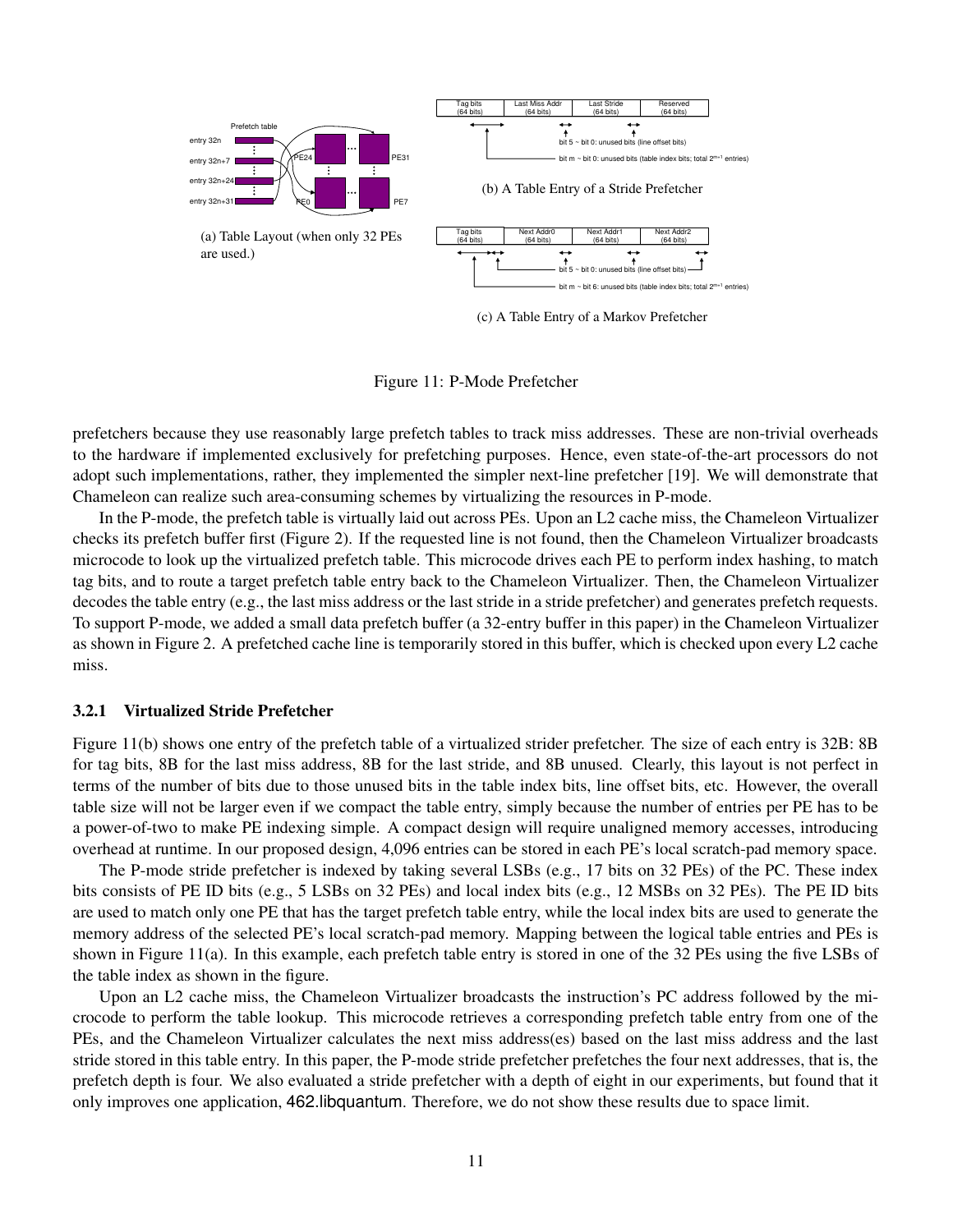

Figure 12: Hybrid Design (Cache + Prefetcher)

One design issue is the trade-off between the size and latency of the P-mode prefetcher. If there is no need for a large prefetch table, for example in the case of a PC-indexed prefetcher, it would be better off to enable only eight PEs in the first row to reduce the lookup latency. In this paper, we vary the size of the prefetch table (1, 2, 4, and 8 rows) and perform a sensitivity study in our result section.

#### **3.2.2 Virtualized Markov Prefetcher**

Figure 11(c) shows the prefetch table design for a virtualized Markov prefetcher. Again, the size of the prefetch table entry is 32B, but containing the 8B current-miss address in the tag and three 8B next-miss addresses. The original Markov prefetcher [24] showed that a prefetch table with four next-miss addresses provides a reasonable balance between coverage and accuracy. To compromise with the 32B alignment issue, we evaluate a Markov prefetcher with three (instead of four) next-miss addresses. Similarly, although there exists some redundant information in this table as shown in Figure 11(c), we aligned each field at an 8B boundary, to make lookup microcode efficient.

Unlike a stride prefetcher, this table is indexed by a miss address of the cache line missing in the L2. Upon an L2 cache miss, the Chameleon Virtualizer broadcasts the current data miss address followed by microcode to perform table lookup. This microcode retrieves the hit-prefetch table entry, along with its three next-miss addresses. Then, the Chameleon Virtualizer decodes this return message and generates three prefetch requests.

To make the prefetch depth larger, the Chameleon Virtualizer needs to perform several lookups. For instance, to implement a prefetcher whose prefetch depth is two, the Chameleon Virtualizer needs to execute three more times (once per each of three next miss addresses). This iterative process consumes a large amount of the Chameleon Virtualizer bandwidth. Therefore, deep prefetching may degrade the overall performance. We evaluated a Markov prefetcher with a depth of two, but found its impact similar to that of depth one. Thus, we did not show them in Section 4 for brevity.

## **3.3 HybridCP-Mode: Virtualizing Idle Cores for Caching and Prefetching**

Instead of dedicating all idle cores as either a last-level cache or a prefetcher, in this section we propose a hybrid design that virtualize idle cores as a last-level cache backed by a prefetcher. We call this operation mode the *HybridCP-mode*.

Figure 12(a) shows a design of the HybridCP-mode based on a 7MB NUCA WBLP cache and a 128KB prefetch table. As explained earlier, in a NUCA design, 7 PEs in row 0 are filled with cache control bits, while PEs in row 1 to row 7 are filled with cache data. The example shown in the figure places its prefetch table in PE7, which is not utilized in the conventional NUCA WBLP cache. In this example, upon an L2 cache miss, the Chameleon Virtualizer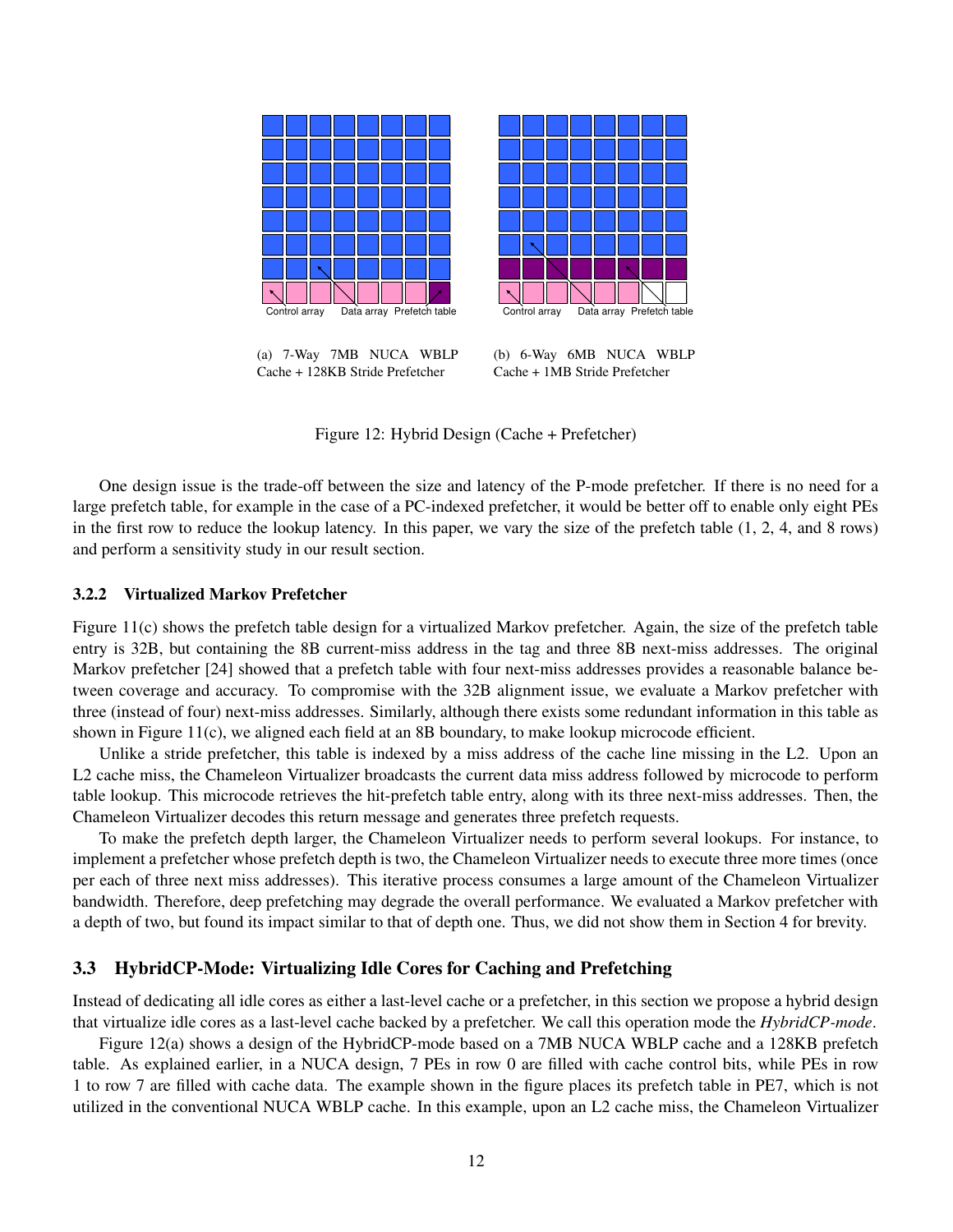

Figure 13: AdaptiveCP-Mode (MPKC: Misses Per Kilo Cycles)

broadcasts cache lookup microcode to all PEs, and it handles returning messages. Once it detects a miss in a virtualized last-level cache, it looks up its prefetch buffer first and broadcasts prefetch table lookup microcode if the target line has not been prefetched. However, because the C-mode microcode and the P-mode microcode share IBus bandwidth, their operations cannot be overlapped. Figure 12(b) shows another example of the HybridCP-mode, where a 6-way 6MB cache is co-located with a 1MB stride prefetcher table. In this example, the virtualized last-level cache is shrinked, but the prefetch table is enlarged. Note that arbitrary partioning between them, such as a 4MB cache and a 3MB prefetch table, may not be practical to not make PE indexing complicated.

## **3.4 AdaptiveCP-Mode: Mode Adaptation in Chameleon**

Although there exists a wide spectrum of Chameleon design space, it is unlikely that any one single design choice will prevail in performance for all applications due to the unpredictability of the characteristics in the algorithms and their workloads. A hybrid design will perform better when the host processor is running an application with good locality and a reasonable size of working set. However, when a streaming application is running, additional lookup latency of a cache will make a HybridCP-mode to perform worse than the one with the P-mode. Furthermore, some applications are purely computation-intensive, thus Chameleon will not help to improve the overall performance but may lead to more power consumption.

To obtain the best blend of all, we propose an adaptive mode based on these Chameleon modes. As Chameleon itself is built on microcode-controlled PEs, an adaptive mode can be implemented at mild hardware cost: changing the microcode PC to be executed, adding a couple of performance counters, and adding additional control logic in the Chameleon Virtualizer.

Figure 13 shows an example mode transition of an adaptive mechanism. Once an application islaunched, Chameleon is operated in the HybridCP-mode. If the application does not show good locality or has a large working set resulting in a low hit rate, then Chameleon will disable its cache functionality completely and uses only its data prefetching functionality. If the application does not have many L2 cache misses (i.e., low misses per kilo cycles), then Chameleon disables both caching and prefetching to save power. We do not include cache-only mode as the P-mode prefetcher does not harm the overall performance as shown in Section 4 as it does not pollute the regular cache hierarchy. To implement an adaptive mechanism, two performance counters need to be added: an L3 cache hit counter and an L3 cache access counter (which is the L2 cache miss counter). After launching a new process and warming up the C-mode cache, the Chameleon Virtualizer can monitor these two performance counters to make a decision of what mode would be more appropriate for the running application.

# **4 Experimental Results**

## **4.1 Simulation Environment**

Two simulators were used in our analysis. The first one is a cycle-level simulator we developed for the baseline SIMD engine. In addition to an accurate model of PE microarchitecture pipeline, it models latency and bandwidth of the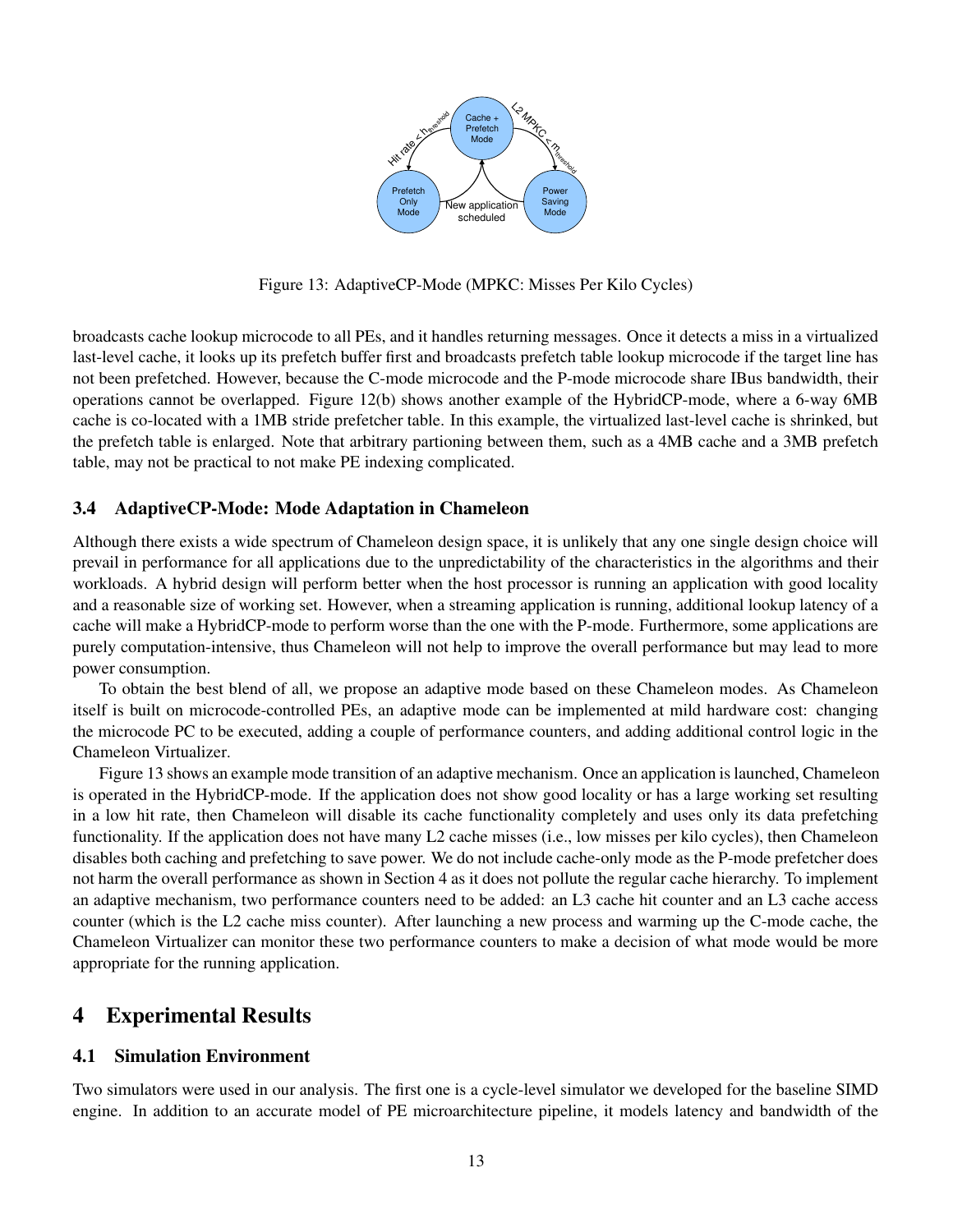### Table 1: Host Processor Configuration

| Clock frequency               | 3.0 GHz                                                                                      |
|-------------------------------|----------------------------------------------------------------------------------------------|
| Processor model               | out-of-order                                                                                 |
| Machine width                 | 3 (fetch) / 3 (issue) / 4 (retire)                                                           |
| The number of pipeline stages | 1 (fetch) / 4 (decode) / 2 (rename) / 4 (wakeup) / 1 (schedule)                              |
| ROB size                      | 140                                                                                          |
| Physical register file size   | 80 (INT) / 64 (FP)                                                                           |
| Branch predictor              | Hybrid branch predictor (16k global / local / meta tables), 2k BTB, 32-entry RAS             |
| <b>ITLB</b>                   | dual-port, 4-way set-associative, 64-entry                                                   |
| DTLB                          | dual-port, 4-way set-associative, 64-entry                                                   |
| L1 instruction cache          | dual-port, 2-way set-associative, 32KB cache with 64B line; 1 cycle hit latency; 1 cycle     |
|                               | throughput                                                                                   |
| L1 data cache                 | dual-port, 2-way set-associative, 32KB cache with 64B line; 1 cycle hit latency; 1 cycle     |
|                               | throughput                                                                                   |
| L <sub>2</sub> cache          | single-port, 8-way set-associative, 512KB cache with 64B line; 15 cycle hit latency; 3 cycle |
|                               | throughput                                                                                   |
| Memory                        | 350 cycle latency, 24 GBps bandwidth                                                         |

## Table 2: Latency and Throughput of Different C-Mode Designs

|            |                                     | LRU State of the Hit                               | Read    |      |            | Write |         |      |            | Replace |            |
|------------|-------------------------------------|----------------------------------------------------|---------|------|------------|-------|---------|------|------------|---------|------------|
| Legend     | Description                         | Line                                               | Latency |      | Throughput |       | Latency |      | Throughput |         | Throughput |
|            |                                     |                                                    | Hit     | Miss | Hit        | Miss  | Hit     | Miss | Hit        | Miss    |            |
|            | WLP-style 8-way                     | <b>MRU</b>                                         |         |      | 44         |       |         |      | 44         |         |            |
| wlp        | 4MB                                 | non-MRU                                            | 43      | 40   | 46         | 40    | 40      | 40   | 49         | 40      | 37         |
|            | WBLP-style                          | <b>MRU</b>                                         |         |      | 37         |       |         |      | 37         |         |            |
| wblp       | 8-way 4MB                           | non-MRU                                            | 37      | 36   | 42         | 36    | 36      | 36   | 42         | 36      | 18         |
|            |                                     | row1 (MRU)                                         | 39      |      | 29         |       |         |      | 43         |         |            |
|            | Decoupled<br>WLP-style 7-way<br>7MB | row <sub>2</sub>                                   | 41      | 21   | 44         |       |         | 20   | 57         | 20      | 45         |
|            |                                     | row3                                               | 43      |      | 46         |       |         |      |            |         |            |
| wlp nuca   |                                     | row4                                               | 45      |      | 48         | 21    | 20      |      |            |         |            |
|            |                                     | row5                                               | 47      |      | 50         |       |         |      |            |         |            |
|            |                                     | row6                                               | 49      |      | 52         |       |         |      |            |         |            |
|            |                                     | row7 (LRU)                                         | 51      |      | 54         |       |         |      |            |         |            |
|            |                                     | row1 (MRU)                                         | 35      |      | 24         |       |         |      | 25         |         |            |
|            | Decoupled                           | row2                                               | 37      |      | 37         |       | 20      | 20   |            | 20      |            |
| wblp_nuca  |                                     | row3                                               | 39      |      | 39         |       |         |      | 36         |         |            |
|            | WBLP-style                          | row4                                               | 41      | 20   | 41         | 20    |         |      |            |         | 23         |
|            | 7-way 7MB                           | row5                                               | 43      |      | 43         |       |         |      |            |         |            |
|            |                                     | row6                                               | 45      |      | 45         |       |         |      |            |         |            |
|            |                                     | row7 (LRU)                                         | 47      |      | 47         |       |         |      |            |         |            |
| wlp_8banks | 8-bank wlp                          | Latency and throughput of each bank is same as wlp |         |      |            |       |         |      |            |         |            |

interconnection network among PEs including the IBus, ORTree, MBus, and mesh network. Additionally, we implemented the Chameleon functionality integrated with this simulator. The second simulator is SESC [44], a cycle-level architectural simulator. SESC is used to model the host processor, its conventional cache hierarchy, and the off-chip DRAM memory. SESC retrieves latency and throughput information measured by the SIMD PE simulator,<sup>3</sup> and uses them to simulate the entire heterogeneous architecture. Table 1 lists the configuration of the simulated host processor. Throughout this article, the baseline performance is measured with this host processor model without any Chameleon capability, unless stated otherwise.

To evaluate the effectiveness of the Chameleon architecture for improving sequential performance, we used the SPEC2006 benchmark suite. The entire SPEC2006 benchmark suite was used except 434.zeusmp, 436.cactusADM, 465.tonto, and 470.lbm, which incurred issues such as cross-compiling failure and unsupported system calls in our simulators. For all simulations, we fast-forwarded the first 10 billion instructions and simulated next two billion instructions.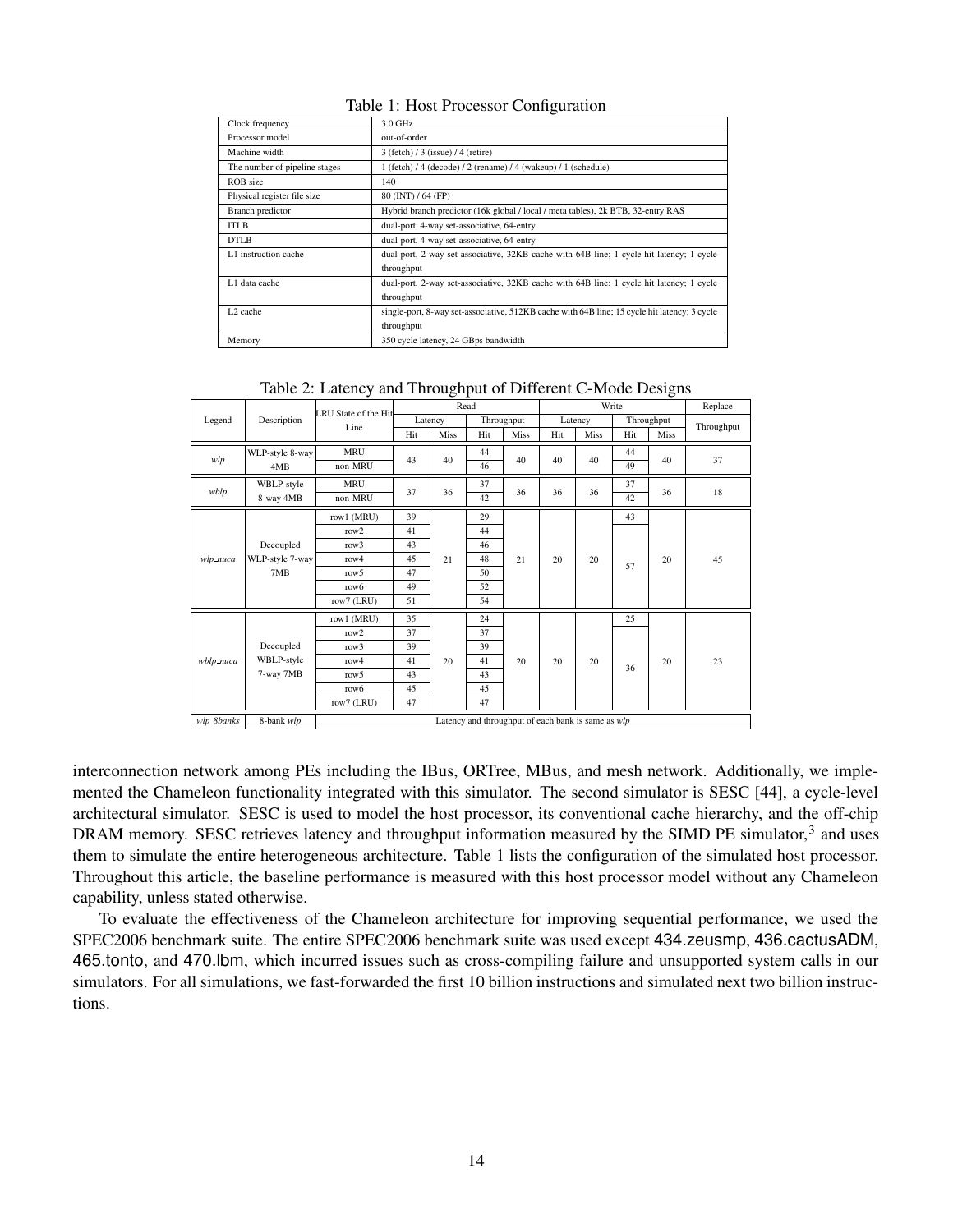

Figure 14: Relative Performance of Different C-Mode Designs

## **4.2 Evaluation of C-Mode**

First of all, we measured the latency and throughput for each C-mode design. Unlike a conventional cache where its latency and throughput is solely determined by the characteristics of transistors and wires, the latency and throughput of a C-mode cache is also determined by the number of instructions to control PEs and their order. For example, for a cache read operation, the read latency can be reduced if the instructions routing a read-hit line back to the Chameleon Virtualizer are scheduled earlier than the instructions updating the LRU bits. On the other hand, the number of the instructions to perform a single cache operation will determine the throughput of a C-mode cache (in a single-bank design), because they consume the IBus bandwidth for the same number of clock cycles. In this work, we wrote microcode using PE assembly code to implement different designs and scheduled them carefully to minimize the latency. The throughput is measured by counting the number of PE instructions to perform a cache operation, and the latency is measured by monitoring the time when a hit/miss signal or a requested cache line is returned to the Chameleon Virtualizer. We assume the PE array operated in the A-mode and C-mode runs at the same frequency of the host processor 3GHz.

Table 2 summarizes each cache design and their latency/throughput studied in this section. As shown in Table 2, the latency and throughput of NUCA models vary depending on which row an access hits.<sup>4</sup> Furthermore, even in non-NUCA designs, the throughput can vary depending on whether a hit line is located at an MRU position or not. When hitting an MRU line, there is no need to update the LRU bits, thus the Chameleon Virtualizer does not need to broadcast instructions to update the LRU state.

Not surprisingly, the latency of a WBLP-style cache is lower than that of its WLP-style counterpart. In the case of a WLP-style cache, if the row number of a hit PE is greater than three, the latency of the NUCA design will be worse. In a WBLP-style cache, this threshold will be at two. The sophisticated LRU management of NUCA designs is found to be the main reason for this effect.

The table also shows the read throughput of each design. As shown, there exists a trade-off in throughput between a NUCA design and its counterpart. In the WLP- and WBLP-style caches, not updating the LRU status upon hitting an MRU line helps reduce their throughput by two and five cycles, respectively. A similar trend is observed for the latency and throughput of a write and replacement operation as well.

 ${}^{3}$ In this article, throughput is defined as the number of cycles a cache port is occupied by a cache operation. For example, the throughput of a fully-pipelined cache is one, while the throughput of an non-pipelined cache is generally equal to its access latency.

<sup>&</sup>lt;sup>4</sup>In this paper, we use an expression, a hit PE, to address a PE which has a requested cache line in its local scratch-pad memory space. Similarly, a hit row is defined as the number of a row to which the hit PE belongs.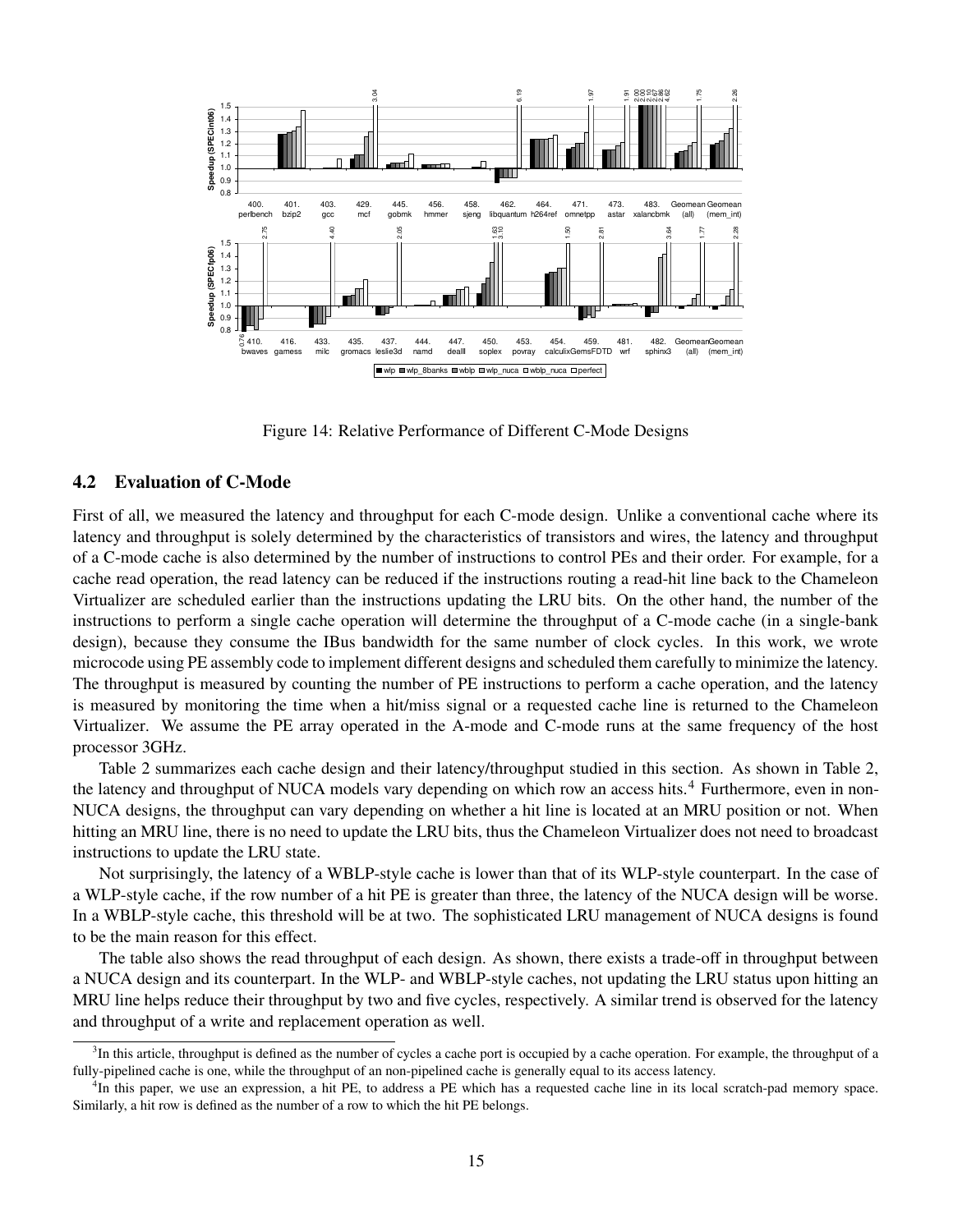

Figure 15: Distribution of Hit Rows

|  |  |  | Table 3: Latency and Throughput of Different P-Mode Designs |  |  |
|--|--|--|-------------------------------------------------------------|--|--|
|  |  |  |                                                             |  |  |

| Legend              | Description                                          | Latency | Throughput |  |  |
|---------------------|------------------------------------------------------|---------|------------|--|--|
| stride1             | 1MB stride prefetcher table on 8 PEs in row 0        | 23      |            |  |  |
| stride2             | 2MB stride prefetcher table on 16 PEs in row 0 and 1 | 25      | 15         |  |  |
| stride4             | 4MB stride prefetcher table on 32 PEs in row 0 to 3  | 29      |            |  |  |
| stride8             | 8MB stride prefetcher table on 64 PEs in row 0 to 7  | 37      |            |  |  |
| Markov1             | 1MB Markov prefetcher table on 8 PEs in row 0        | 21      |            |  |  |
| Markov2             | 2MB Markov prefetcher table on 16 PEs in row 0 and 1 | 23      | 22         |  |  |
| Markov4             | 4MB Markov prefetcher table on 32 PEs in row 0 to 3  |         |            |  |  |
| Markov <sub>8</sub> | 8MB Markov prefetcher table on 64 PEs in row 0 to 7  | 35      |            |  |  |

Now we evaluate and quantify the performance potential for single-thread applications by using the C-mode on a heterogeneous multicore processor. Figure 14 shows the performance impact of different C-mode designs. To show the theoretical limit, we also simulated a *perfect* memory model where the L2 cache is assumed perfect. This model also reveals those benchmark programs which are memory-intensive. In this article, we define memory-intensive applications as applications whose performance can be improved more than 10% with the perfect L2 model.

Not surprisingly, the C-mode improves the performance of memory-intensive applications, such as 401.bzip2, 429.mcf, 464.h264ref, 483.xalancbmk, 450.soplex, and 454.calculix. For example, the NUCA WBLP-style (*wblp nuca*) C-mode improves the performance of 483.xalancbmk by 186%. Overall, it is found that the NUCA WBLP-style Cmode is the most effective design. On average (geometric mean), it improves the performance of SPECint06 applications and SPECfp06 by 21% and 9%, repsectively. For the memory-intensive application category, the average performance improvements for them are 32% and 13%, respectively.

However, the performance ofsome memory-intensive applications was degraded including 462.libquantum, 410.bwaves, 433.milc, and 459.GemsFDTD. We found that the hit rates in the C-mode cache were very low when running these applications, thus an additional cache level will only introduce extra latency to bring data back.

Apparently, the NUCA models are effective despite their longer latency when a hit PE is located far from the Chameleon Virtualizer. Figure 15 shows the distribution of hit rows. Note that 416.gamess is extremely computationintensive and generates a small number of cold misses, resulting in a 100% L3 miss rate. Therefore, there is no bar shown in Figure 15 for it. As shown in the figure, most of the cache hits are found in the PEs close to the Chameleon Virtualizer, which justifies the hardware/software effort to implement time-zoning.

Another interesting result is that a multi-banked WLP-style cache (*wlp 8banks*) is not as effective as its counterpart: a single-bank WBLP-style cache (*wblp*). As shown in Figure 14, the performance improvement by a single-bank WBLP-style cache is always higher than or close to that of its multi-banked WLP-style counterpart. This implies that a C-mode cache is accessed infrequently, so that designing a faster C-mode cache is more favorable than designing a slower but multi-banked C-mode cache.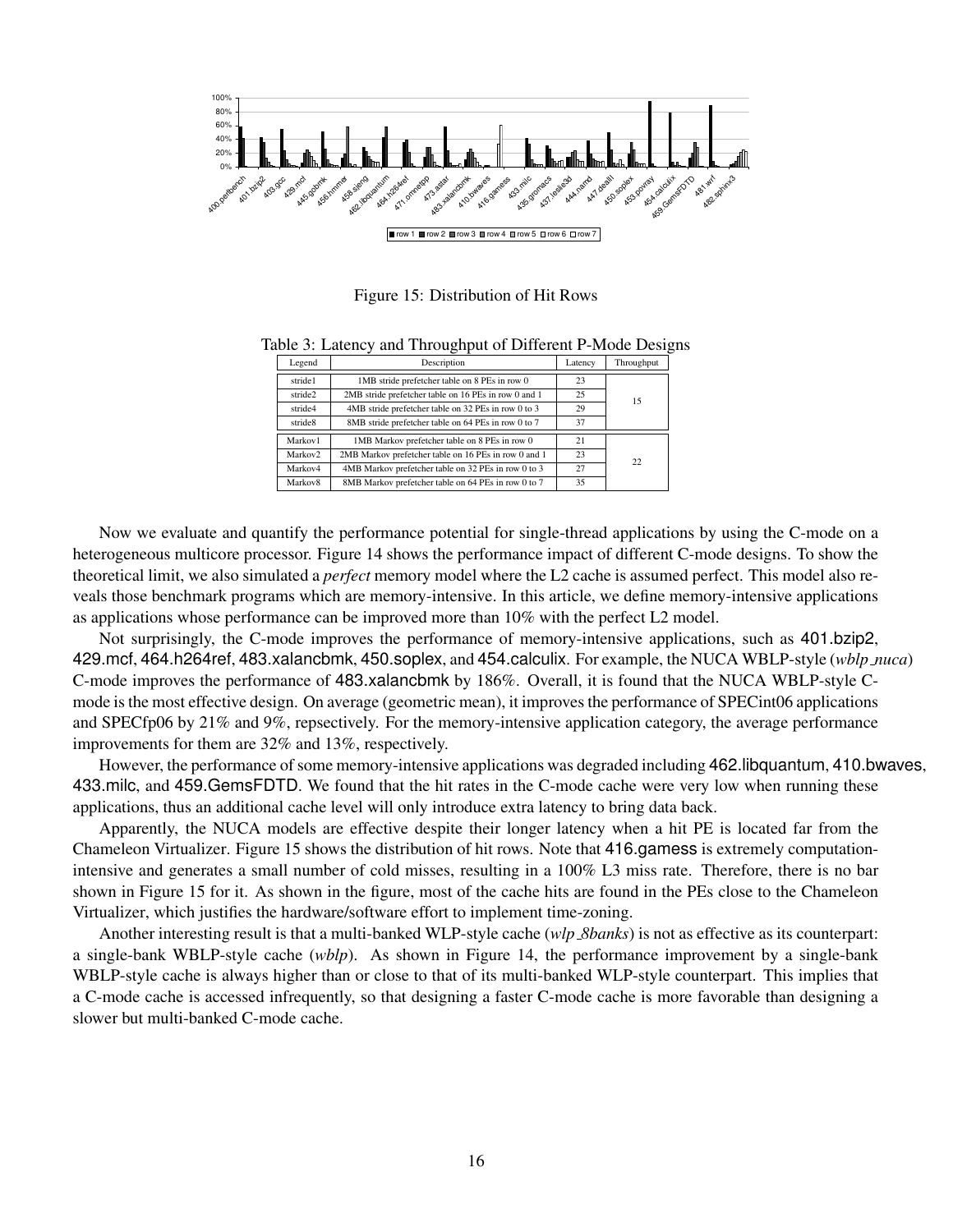

Figure 16: Relative Performance of Different P-Mode Designs

## **4.3 Evaluation of P-Mode**

Table 3 describes each prefetcher design used in this section, and shows its table lookup latency and throughput. As expected, there is a trade-off between the table lookup latency and the table size. For example, it takes 23 cycles for the Chameleon Virtualizer to look up a 1MB stride prefetcher table while it takes 37 cycles for an 8MB table. This trade-off is represented in the overall performance graphs shown in Figure 16. For brevity, we show only the performance result of some prefetcher designs that reveal the trade-off well. For the P-mode Markov prefetcher, a large table is more useful as shown in the simulation results of 483.xalancbmk. This is intuitive, because a Markov prefetcher is indexed by a miss address. A larger table will be able to cover more miss addresses. However, we found a 1MB P-mode stride prefetcher is sufficiently large, for it is indexed by the program counter.

In most cases, a P-mode stride prefetcher performs better than a P-mode Markov prefetcher. Four exceptions are 471.omnetpp, 483.xalancbmk, 447.dealII, and 454.calculix where a P-mode Markov prefetcher surpasses the others. However, we also found that the performance improvements achieved by a P-mode Markov prefetcher on these applications are actually lower than those by a C-mode cache. In brief, the P-mode Markov prefetcher is less appealing compared to other C-mode caches or the P-mode stride prefetcher. Perez *et al.* also made the conclusion that a PCindexed stride prefetcher can deliver higher performance than a Markov prefetcher [40]. On average, the 1MB P-mode stride prefetcher improved the performance of SPECint06 and SPECfp06 applications by 17% and 21%, respectively. Their average improvements for memory-intensive applications are 27% and 32%.

## **4.4 Evaluation of HybridCP-Mode and AdaptiveCP-Mode**

As shown previously, certain applications benefit more from a C-mode cache while some show more improvement when a P-mode prefetcher is used. For example, the NUCA WBLP-style C-mode cache improves the performance of 483.xalancbmk by 186% but only 5% improvement is obtained with a 1MB P-mode stride prefetcher. In contrast, the 1MB P-mode stride prefetcher improves the performance of 462.libquantum by 173% but using the NUCA WBLPstyle C-mode cache adversely degrades it by 8%. More interestingly, Figure 17 shows that the HybridCP-mode and the AdaptiveCP-mode can provide reasonable performance improvement across applications with different characteristics. For easier comparisons, the figure also shows the performance impact of the best performing C-mode (*wblp nuca*) and P-mode (*stride1*).

In this section, we evaluate two HybridCP-mode designs: a hybrid design with a 7MB NUCA WBLP cache and a 128KB stride prefetcher (*hybrid 7MB 128KB* of Figure 12(a)), and a hybrid design with a 6MB NUCA WBLP cache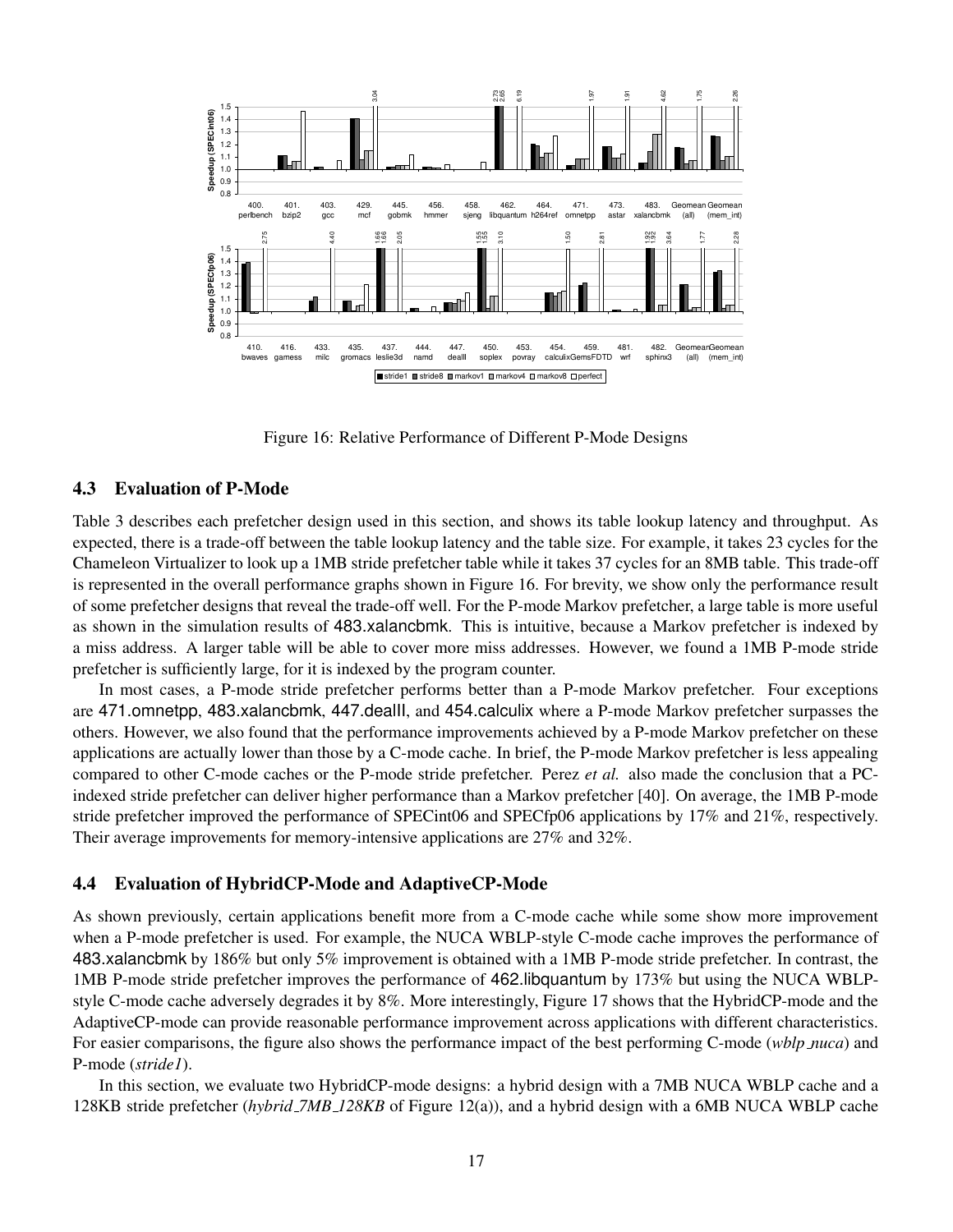

Figure 17: Relative Performance of HybridCP-Mode and AdaptiveCP-Mode

and a 1MB strider prefetcher (*hybrid 6MB 1MB* of Figure 12(b)). In most cases, the performance difference between these two hybrid designs is small except two applications: 483.xalancbmk and 482.sphinx. As shown in Figure 14, their performance is improved a lot with a bigger cache, and that is why their performance is improved more with the hybrid design with a 7MB NUCA WBLP cache and a 128KB strider prefetcher. On average, this hybrid design improves the performance of SPECint06 and SPECfp06 by 36% and 24%. The average performance improvements for memory-intensive ones are 55% and 36%. (For the remaining of the article, the HybridCP-mode refers to the hybrid design with a 7MB cache and 128KB prefetcher, unless explictly stated otherwise.)

On the other hand, we found an AdaptiveCP-mode can perform as well as the HybridCP-mode. This adaptive one is based on the previous HybridCP-mode with a 7MB NUCA WBLP cache and a 128KB stride prefetcher, but can disable its cache functionality to behave as a 128KB stride prefetcher based on the algorithm shown in Figure 13. In this evaluation, we modeled the AdaptiveCP-mode to make decisions after warming up the cache during the first 100 million cycles and then monitoring the number of cache accesses and hits for the next 100 million cycles. The model in Figure 17 uses uses  $30\%$  for the threshold of the cache hit rate and 0.5 for the number of L2 misses (= L3 accesses) per kilo cycles (MPKC). We also studied the sensitivity of different cache hit rate thresholds from 0.1 to 0.4 for the AdaptiveCP mode and found the performance of most applications was not sensitive to them. The only exception was 429.mcf, which benefits a lot from both the C-mode and the P-mode. The performance was not sensitive to the MPKC threshold value around 0.5 either, because Chameleon is not accessed frequently.

As shown in the figure, the AdaptiveCP-mode performs at least as well as the HybridCP-mode. In particular, it prevails when the host processor runs applications favoring a prefetcher, e.g., 462.libquantum and 433.milc. On average, the AdaptiveCP-mode improves the performance of SPECint06 and SPECfp06 by 33% and 22%, repectively. For memory-intensive applications, it improves by 53% and 33% on average.

Furthermore, this adaptive design does not degrade the performance of any application. (Note that the only application whose performance is degraded by the HybridCP-mode is 433.milc with a 3% degradation.) However, there are two applications that the AdaptiveCP-mode fails to adapt to the better-performing mode: 473.astar and 454.calculix. To understand this behavior, we sampled the cache hit rate and the L2 MPKC every 100 million cycles using the HybridCP-mode only. We observed that the cache hit rate of 473.astar suddenly jumps up after the first 1.6 billion cycles, and stays high till the end. This is the reason why the AdaptiveCP-mode fails to select the HybridCP-mode, but selects the prefetch-only mode. In 454.calculix, the L2 MPKC is initially low, but it arises after the first three hundred million cycles, the main cause leading to the power-saving mode. Constant monitoring and dynamic mode selection will be needed to achieve the best performance for these applications, which lies in our future work.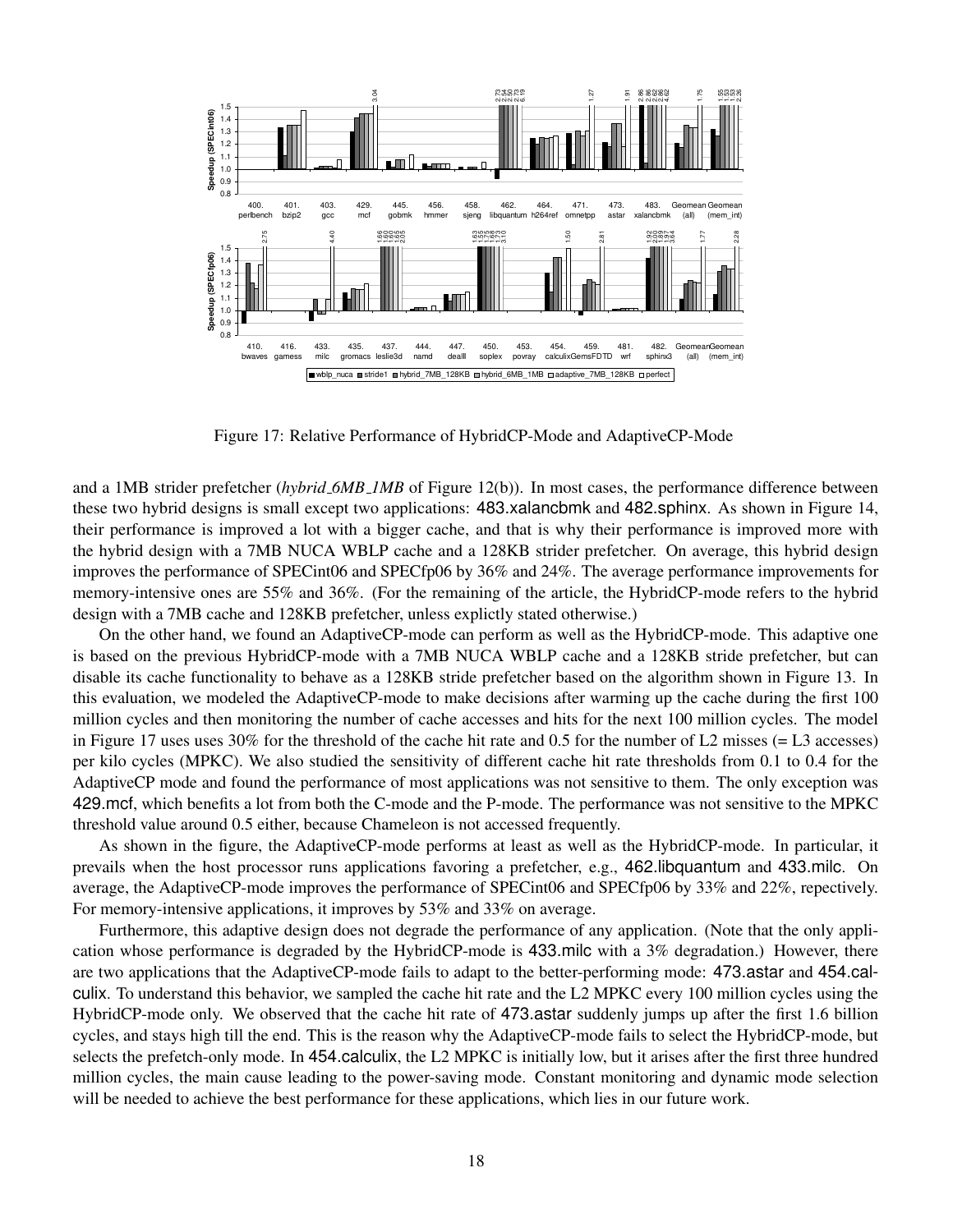

Figure 18: Performance, Power, and *Performance per Joule* of the AdaptiveCP-Mode

Up to this point, our baseline host processor has a 512KB L2. We also performed a sensitivity study with different L2 sizes and summarize their average performance improvements as follows. Using a 1MB L2 cache baseline, the AdaptiveCP-mode improved the performance of SPECint06 and SPECfp06 by 30% and 20%, respectively. When increasing it to 2MB, it improved the performance of them by 25% and 19%, respectively.

## **4.5 Hardware and Power Overhead**

The hardware overhead to support Chameleon is insignificant. First of all, the Chameleon Virtualizer requires a prefetch buffer, an MSHR, a Chameleon microcode memory, and corresponding control logic changes. In our simulations, we modeled a 32-entry prefetch buffer and an 8-entry MSHR. In case of the HybridCP-mode, for example, less than 128 PE instructions are required. Thus, a 128-entry Chameleon microcode memory is sufficient to implement both the cache and the prefetcher. Conservatively assuming that supplementary control logic requires the same amount of space of these memory components, the area overhead compared to a baseline SIMD engine is estimated to be 0.01%. In this estimation, we used Intel's data [17] and Penryn die to estimate the sizes of the Chameleon Virtualizer and the baseline SIMD engine. Second, to support Chameleon, we added two new special "move" instructions, xferortree and sampleortree. Third, to provide a NUCA model, we added two sets of mux and demux as shown in Figure 7(b), as well as additional pipeline registers to solve the time-zone effect of the northbound transfer instruction. Fourth, to widen the datapath in a WBLP-style cache, we directly connected IBus and ORTree to the Chameleon Virtualizer without using conventional fan-out and fan-in trees. Note that this new wiring does not require any wiring change in each PE. Lastly, to support the AdaptiveCP-mode, we need to add two performance counters, counting the number of accesses and the number of hits in the Chameleon cache.

We also evaluated the extra power dissipation for the AdaptiveCP-mode using Wattch [5]. We additionally modeled the global interconnect (IBus, ORTree, Mesh) power consumption using the Berkeley Predictive Technology Model [7]. We conservatively modeled the power by assuming the worst-case power consumption in the cache and prefetch operations. For example, if a cache read hits in row 0 of the NUCA model, no data and cache control array migration is required. However, for convenience, we conservatively modeled that all 56 PEs are active regardless of the LRU state of a hit line.

First of all, we found that a C-mode read operation of the AdaptiveCP-mode consumes about 327 times more energy compared to a cache read operation of 2-way 32KB, dual-ported L1 cache. This result is not surprising because a Cmode read operation looks up a total of 8MB memory (64 PEs, 128KB per PE), along with tens of other instructions that consumes energy in the ALUs and register files of all PEs. Although not all 64 PEs are active after tag matching,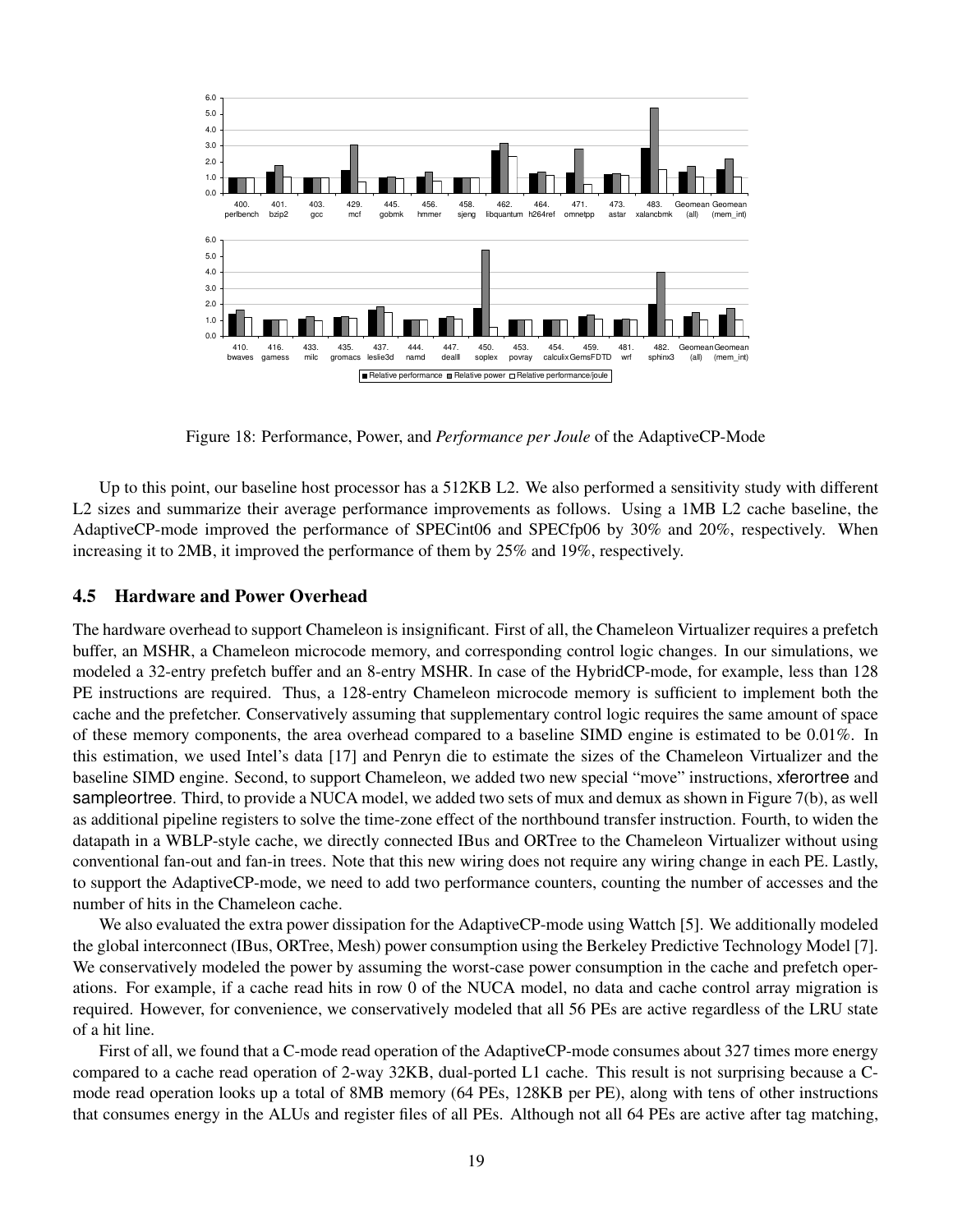the control instructions for C-mode can still consume a considerable amount of energy. For a prefetch table lookup, it consumes 8 times more energy compared to a 32KB cache read operation. Unlike a cache operation, the prefecher of the AdaptiveCP-mode only uses one PE (128KB prefetch table) and fewer instructions, resulting in less energy.

Figure 18 shows the relative power consumption and *performance per joule* of the Adaptive-CP mode. Note that the performance improvement is also shown for easier reference. Fortunately, as Chameleon is accessed very infrequently (on L2 miss), Chameleon will consume only 71% (SPECint06) and 48% (SPECfp06) more power (Figure 18) than the baseline host processor with a conventional L1 and L2 caches. Note that the baseline SIMD engine is already designed to accommodate the power consumption of 64 active PEs. Thus, the power consumption of the AdaptiveCP-mode is still below the total chip power budget. This indicates that Chameleon is more power-efficient than other threadlevel speculation techniques for improving sequential performance [1, 31]. Although power overhead analysis was not reported in these prior works, their power overhead is likely to exceed the power overhead of Chameleon due to their full utilization of all high performance cores while Chameleon is only accessed upon an L2 cache miss.

Figure 18 also shows the energy efficiency represented in *performance per joule*, which represents achievable speedup under the same energy budget or energy efficiency. Overall, the AdaptiveCP-mode improves the *performance per joule* of SPECint06 and SPECfp06 by 3% and 1% (1.03x and 1.01x in the geomeans). In other words, the Chameleon will not lose its energy efficiency. Interestingly, there are some applications whose *performance per joule* is improved a lot, such as 462.libquantum, 483.xalancbmk, and 437.leslie3d. In other words, as their performance is improved a lot, their energy efficiency can be improved in spite of Chameleon's power overhead. Another interesting observation is that if the application does not get any benefits using Chameleon, their energy efficiency is not affected as well, for Chameleon is rarely accessed. However, energy efficiency of some applications such as 429.mcf, 471.omnetpp, and 450.soplex, is degraded as shown in the figure. We found that they prefer the HybridCP-mode, thus consume much energy upon an L2 cache miss. If one is particularly interested in energy efficiency rather than the performance itself, she or he can tune the threshold values of the adaptive Chameleon, so that Chameleon is not turned on when the host processor runs other applications. However, optimizing for energy efficiency is out of scope of this article, and it remains as our future work.

# **5 Implications to the Overall Design**

In this section, we discuss several issues of Chameleon that are not discussed in the main text, but necessary for completeness.

**Coherence support.** Although it is not completely evaluated in this paper, cache coherence can be supported by the Chameleon Virtualizer. Upon receiving a coherence message, the Chameleon Virtualizer broadcasts microcode to look up coherence bits stored in one of the PEs. A state machine needs to be implemented in the Chameleon Virtualizer, so that it can perform a correct coherence action upon receiving coherence bits from a PE.

**Usage model.** Although the baseline PE array is typically used as an accelerator for data-parallel applications, Chameleon enhances it so that it can work better than a conventional superscalar processor, especially for memory intensive applications. If Chameleon is used in an accelerator board on a system bus, e.g., PCIe, or integrated onto a CPU chip, a smart OS can schedule memory-intensive workloads on Chameleon rather than on a conventional CPU if it fails to find a data-parallel application. Moreover, Chameleon can enhance the performance of data-parallel applications as well, because it improves the performance of their sequential portion of the code.

# **6 Related Work**

Software caching techniques have been used by many systems. To improve the programmability of SPEs on IBM Cell/BE, IBM provided a software cache library as a part of their SDK [2, 14]. The MIT Raw processor used software caching to emulate both instruction [34] and data cache [36], while the Stanford VMP multiprocessor handled cache misses using software techniques [10]. Furthermore, with advanced compiler techniques, a software cache memory can be better managed [49, 26, 9]. The goal of all these prior works is to improve the programmability or performance of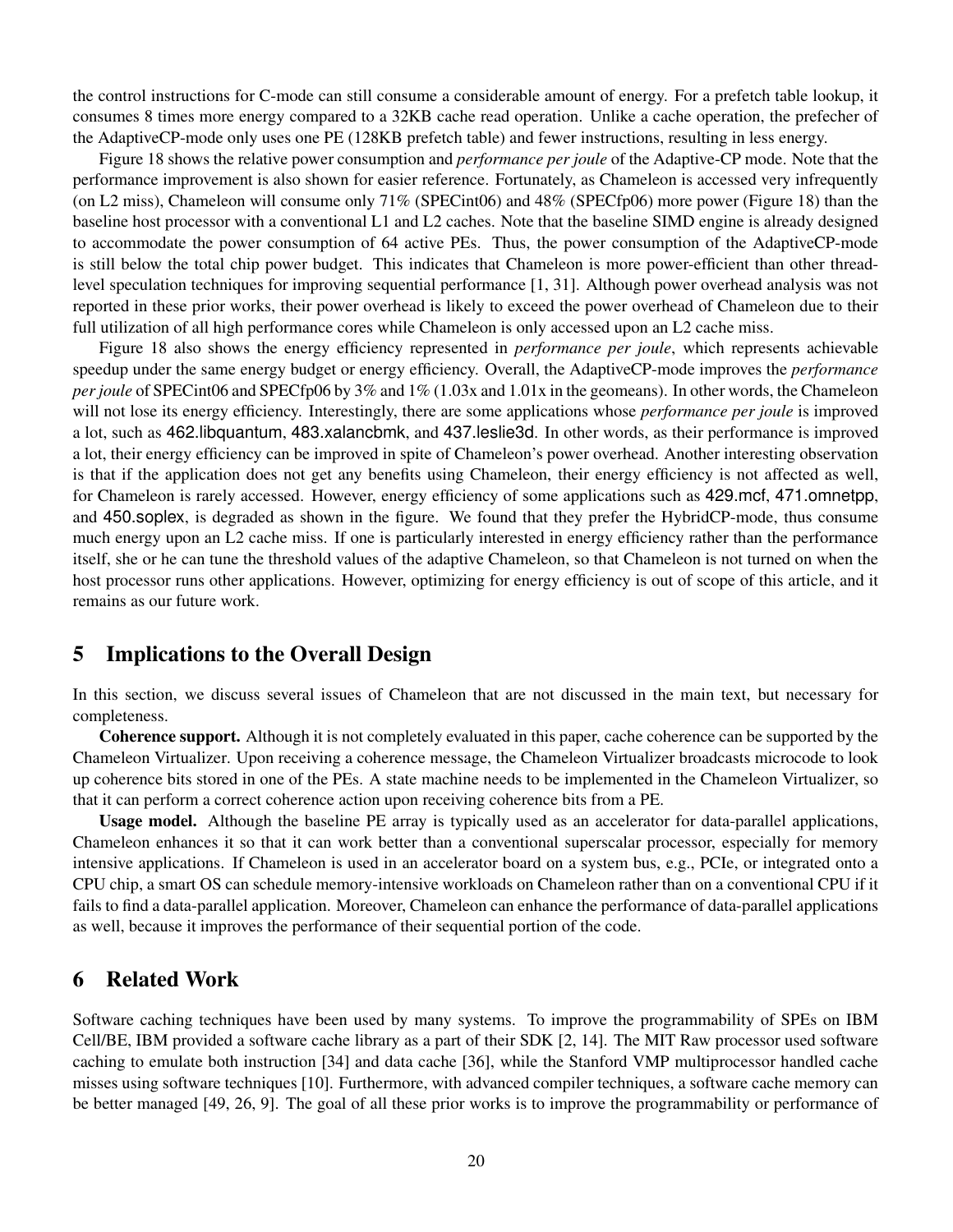a processor with local scratch-pad memory, while our work paper is to provide a virtualized last-level cache to the host processor to improve single-thread performance of the host processor.

To use on-chip memory resources more efficiently, researchers have focused on managing shared cache memories [28, 52, 8, 18, 21, 43, 16]. Zhang and Asanovic proposed a new cache management policy called victim replication, which combines the advantage of private and shared schemes in a tiled CMP [52]. Chang and Sohi used private cache memories for both dynamic sharing and performance isolation [8]. Harris proposed a synergetic caching policy, which groups neighboring cores into a cluster to have shared memory space among them [18]. These prior works try to address the problems of shared cache management, while our work try to address the under-utilization issue of a heterogeneous multi-core processors by virtualizing the unused PEs.

On the other hand, a NUCA cache structure has been studied to tackle a long latency problem of the last-level cache. Kim *et al.* proposed an adaptive, non-uniform cache structure [27]. Based on a NUCA model, Huh *et al.* studied an optimal degree of cache sharing [22]. Unlike the original NUCA proposal, NuRAPID decouples tag and data array to enable flexible data placement [11]. Although this paper adopts an idea of a NUCA cache, we propose an architectural solution called *time-zoning* to provide non-uniform cache access latencies on a SIMD PE engine with a strictly synchronized execution model.

Memory-Mapped I/O (MMIO) is a well-known technique that allows a CPU to assign a part of its memory space to an I/O device, and maps it to the memory space of the I/O device. MMIO is mainly used for communication between CPU and I/O devices. The PPE of IBM Cell/BE also has limited capability of accessing the memory space mapped to the local store of SPEs through its MMIO interface, but this is far less efficient than using DMA, and this operation is not synchronized with SPE execution [29]. Chameleon is completely different from MMIO. Chameleon is targeted to improve the performance of the host processor by virtualizing idle cores collectively into a cache and/or a prefetcher. There is no static address mapping involved in Chameleon. More recently, Core Fusion [23] was proposed to group independent cores to form a larger CPU dynamically as needed by applications. A Flexible Heterogeneous MultiCore processor [41] dynamically adds or removes a processor from the system to adapt to the requirement of the applications. Chameleon is different from these works, as we virtualize idle resources to provide better memory performance with minimal hardware modifications.

# **7 Conclusion**

In this paper, we propose Chameleon, a flexible heterogeneous multi-core processor that virtualizes idle acceleration cores for improving the memory performance of sequential code. To address the under-utilization issue when these cores are not used for exploiting data-level parallelism, Chameleon can virtualize these idle cores collectively into a last-level cache (C-mode), a table-based data prefetcher (P-mode), or a hybrid memory enhancing scheme of these two for singlethread applications running on the host processor. We studied the trade-off between performance and architectural complexity of several caching designs. For data prefetching, we demonstrated the mechanisms to reconfiguring these acceleration cores into a stride prefetcher and a Markov prefetcher. Moreover, we introduce a hybrid mode to enable caching and data prefetching simultaneously using the collective acceleration cores. To achieve the highest efficiency for performance versus energy, we devise an adaptive mode to migrate the functionality of Chameleon between the hybrid mode and prefetch-only mode by monitoring the cache behavior.

We used a heterogeneous multi-core processor consisting of one high performance processor core and an array of SIMD-capable processing elements for our case study. Using the SPEC2006 benchmark suite, we found that on average, the Chameleon C-mode can improve the performance of SPECint06 and SPECfp06 by 21% and 9% while the Chameleon P-mode can improve them by 17% and 21%. Furthermore, our hybrid mode shows a 35% and 24% improvement, respectively. In the adaptive mode, 33% and 22% were observed for SPECint06 and SPECfp06. Finally, when accounting for memory-intensive applications only from the suite, the average speedups of the adaptive mode were increased to 53% and 33% for SPECint06 and SPECfp06, respectively.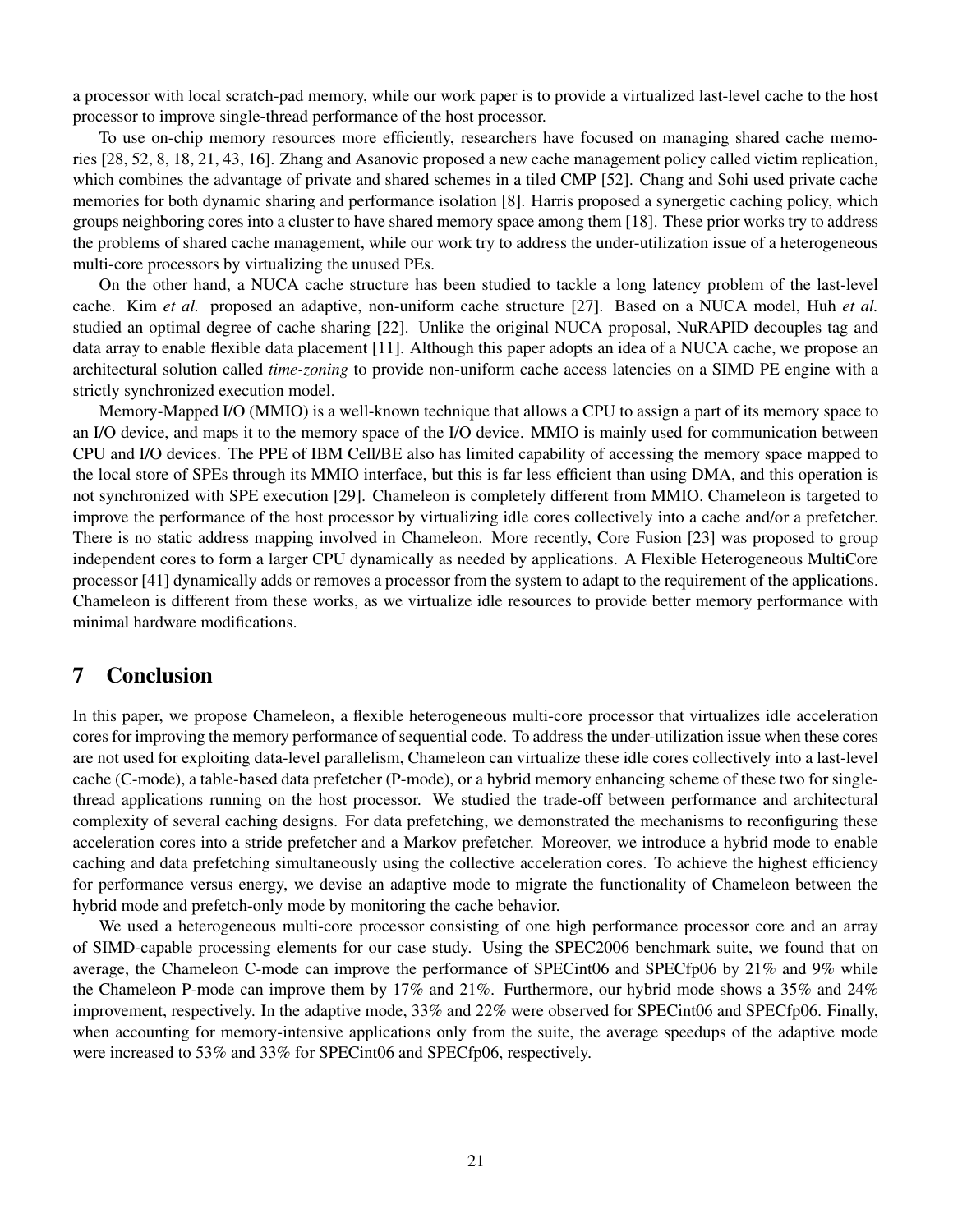# **References**

- [1] Mayank Agarwal, Kshitiz Malik, Kevin M. Woley, Sam S. Stone, and Matthew I. Frank. Exploiting postdominance for speculative parallelization. In *Proceedings of the International Symposium on High Performance Computer Architecture*, pages 295–305, Washington, DC, USA, 2007. IEEE Computer Society.
- [2] Abraham Arevalo, Ricardo M. Matinata, Maharaja Pandian, Eitan Peri, Kurtis Ruby, Francois Thomas, and Chris Almond. *Programming the Cell Broadband Engine Architecture: Examples and Best Practices*. IBM Publications Center (http://www.redbooks.ibm.com/abstracts/sg247575.html), 2008.
- [3] A. Artieri. Nomadik: an MPSoC solution for advanced multimedia. In *Proceedings of the 5th International Forum on Application-Specific Multi-Processor SoC*, 2005.
- [4] Tom Blank. The MasPar MP-1 Architecture. In *Proceedings of COMPCON*, Spring 1990.
- [5] David Brooks, Vivek Tiwari, and Margaret Martonosi. Wattch: A framework for architectural-level power analysis and optimizations. In *Proceedings of the International Symposium on Computer Architecture*, pages 83–94, 2000.
- [6] Ian Buck. GPU computing with NVIDIA CUDA. In *SIGGRAPH '07: ACM SIGGRAPH 2007 courses*, page 6, New York, NY, USA, 2007. ACM.
- [7] Y. Cao, T. Sato, M. Orshansky, D. Sylvester, and C. Hu. New paradigm of predictive MOSFET and interconnect modeling for early circuit simulation. In *Proceedings of the IEEE Custom Integrated Circuits Conference*, pages 201–204, 2000.
- [8] Jichuan Chang and Gurindar S. Sohi. Cooperative caching for chip multiprocessors. In *ISCA '06: Proceedings of the 33rd annual international symposium on Computer Architecture*, pages 264–276, Washington, DC, USA, 2006. IEEE Computer Society.
- [9] Tong Chen, Tao Zhang, Zehra Sura, and Mar Gonzales Tallada. Prefetching irregular references for software cache on cell. In *CGO '08: Proceedings of the sixth annual IEEE/ACM international symposium on Code generation and optimization*, pages 155–164, New York, NY, USA, 2008. ACM.
- [10] D. R. Cheriton, G. A. Slavenburg, and P. D. Boyle. Software-controlled caches in the vmp multiprocessor. In *ISCA '86: Proceedings of the 13th annual international symposium on Computer architecture*, pages 366–374, Los Alamitos, CA, USA, 1986. IEEE Computer Society Press.
- [11] Zeshan Chishti, Michael D. Powell, and T. N. Vijaykumar. Distance associativity for high-performance energyefficient non-uniform cache architectures. In *MICRO 36: Proceedings of the 36th annual IEEE/ACM International Symposium on Microarchitecture*, page 55, Washington, DC, USA, 2003. IEEE Computer Society.
- [12] William J. Dally and Brian Towles. Route Packets, Not Wires: On-Chip Interconnection Networks. In *Proceedings of the 38th Design Automation Conference*, 2001.
- [13] Santanu Dutta, Rune Jensen, and Alf Rieckmann. Viper: A multiprocessor soc for advanced set-top box and digital tv systems. *IEEE Des. Test*, 18(5):21–31, 2001.
- [14] Alexandre E. Eichenberger, Kathryn O'Brien, Kevin O'Brien, Peng Wu, Tong Chen, Peter H. Oden, Daniel A. Prener, Janice C. Shepherd, Byoungro So, Zehra Sura, Amy Wang, Tao Zhang, Peng Zhao, and Michael Gschwind. Optimizing compiler for the cell processor. In *Proceedings of the International Conference on Parallel Architectures and Compilation Techniques*, pages 161–172, Washington, DC, USA, 2005. IEEE Computer Society.
- [15] Anwar Ghuloum, Terry Smith, Gansha Wu, Xin Zhou, Jesse Fang, Peng Guo, Byoungro So, Mohan Rajagopalan, Yongjian Chen, and Biao Chen. Future-Proof Data Parallel Algorithms and Software on Intel<sup>TM</sup> Multi-Core Architecture. In *Intel Technology Journal*, Vol. 11, Issue 4 2007.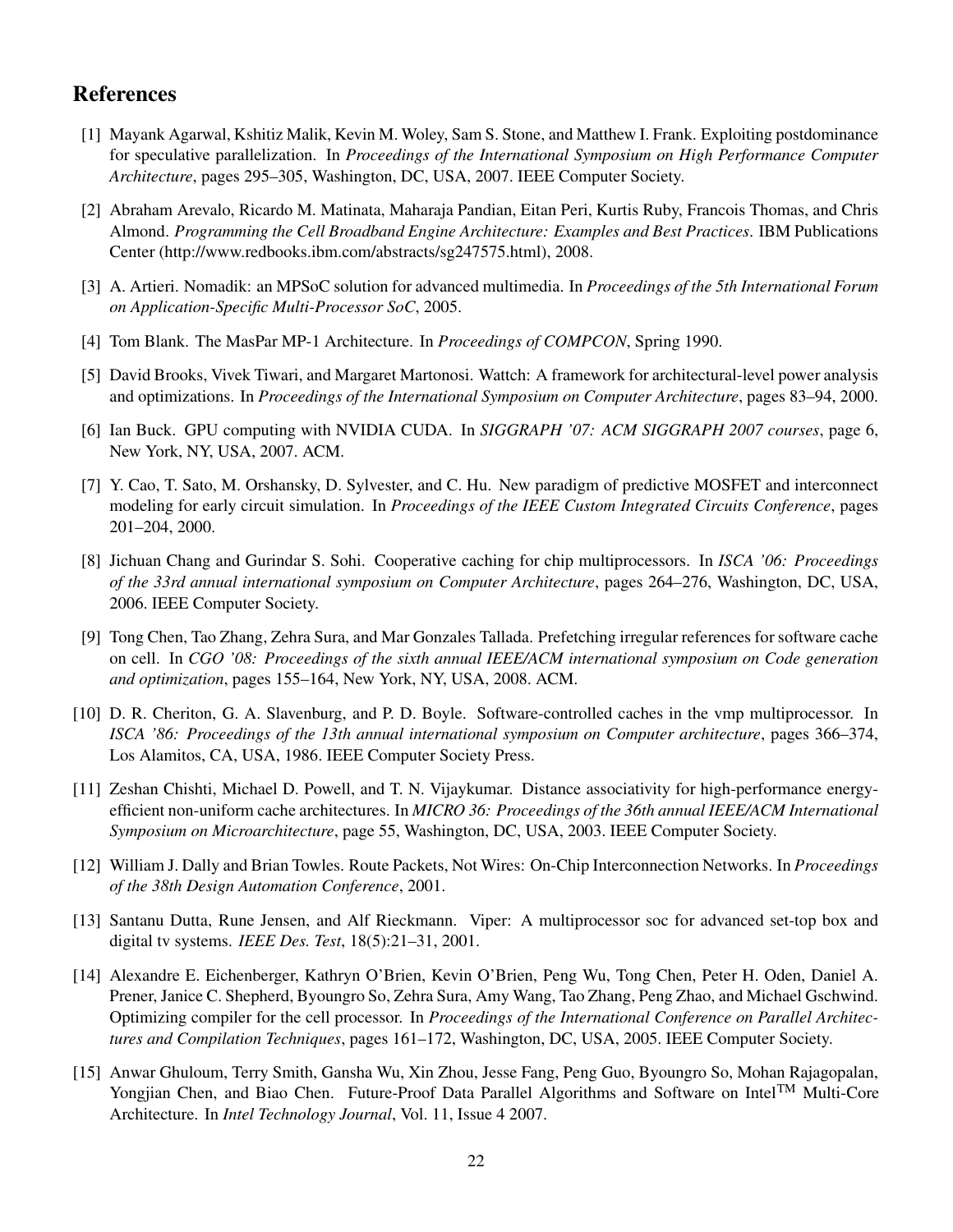- [16] Fei Guo, Yan Solihin, Li Zhao, and Ravishankar Iyer. A framework for providing quality of service in chip multi-processors. In *MICRO '07: Proceedings of the 40th Annual IEEE/ACM International Symposium on Microarchitecture*, pages 343–355, Washington, DC, USA, 2007. IEEE Computer Society.
- [17] F. Hamzaoglu, K. Zhang, Y. Wang, H.J. Ahn, U. Bhattacharya, Z. Chen, Y.G. Ng, A. Pavlov, K. Smits, M. Bohr, et al. A 153Mb-SRAM Design with Dynamic Stability Enhancement and Leakage Reduction in 45nm High-K Metal-Gate CMOS Technology. In *IEEE International Solid-State Circuits Conference Digest of Technical Papers*, pages 376–621, 2008.
- [18] S.L. Harris. *SYNERGISTIC CACHING IN SINGLE-CHIP MULTIPROCESSORS*. PhD thesis, stanford university, 2005.
- [19] Ravi Hegde. Optimizing Application Performance on Intel® Core<sup>TM</sup> Microarchitecture Using Hardware-Implemented Prefetchers, 2008. Intel Software Network (http://software.intel.com/en-us/articles/optimizingapplication-performance-on-intel-coret-microarchitecture-using-hardware-implemented-prefetchers).
- [20] Justin Hensley. AMD CTM overview. In *SIGGRAPH '07: ACM SIGGRAPH 2007 courses*, page 7, New York, NY, USA, 2007. ACM.
- [21] Lisa R. Hsu, Steven K. Reinhardt, Ravishankar Iyer, and Srihari Makineni. Communist, utilitarian, and capitalist cache policies on cmps: caches as a shared resource. In *PACT '06: Proceedings of the 15th international conference on Parallel architectures and compilation techniques*, pages 13–22, New York, NY, USA, 2006. ACM.
- [22] Jaehyuk Huh, Changkyu Kim, Hazim Shafi, Lixin Zhang, Doug Burger, and Stephen W. Keckler. A nuca substrate for flexible cmp cache sharing. In *ICS '05: Proceedings of the 19th annual international conference on Supercomputing*, pages 31–40, New York, NY, USA, 2005. ACM.
- [23] Engin Ipek, Meyrem Kirman, Nevin Kirman, and Jose F. Martinez. Core fusion: accommodating software diversity in chip multiprocessors. In *Proceedings of the International Symposium on Computer Architecture*, 2007.
- [24] Doug Joseph and Dirk Grunwald. Prefetching using markov predictors. In *Proceedings of the International Symposium on Computer Architecture*, pages 252–263, New York, NY, USA, 1997. ACM.
- [25] H. Kadota, J. Miyake, I. Okabayashi, T. Maeda, T. Okamoto, M. Nakajima, and K. Kagawa. A 32-bit CMOS microprocessor with on-chip cache and TLB. *IEEE Journal of Solid-State Circuits*, 22(5):800–807, 1987.
- [26] M. Kandemir, J. Ramanujam, MJ Irwin, N. Vijaykrishnan, I. Kadayif, and A. Parikh. Dynamic management of scratch-pad memory space. In *Design Automation Conference, 2001. Proceedings*, pages 690–695, 2001.
- [27] C. Kim, D. Burger, and S.W. Keckler. An adaptive, non-uniform cache structure for wire-delay dominated on-chip caches. *ACM SIGPLAN Notices*, 37(10):211–222, 2002.
- [28] Seongbeom Kim, Dhruba Chandra, and Yan Solihin. Fair Cache Sharing and Partitioning in a Chip Multiprocessor Architecture. In *Proceedings of the International Conference on Parallel Architectures and Compilation Techniques*, pages 111–122, September 2004.
- [29] M. Kistler, M. Perrone, and F. Petrini. Cell Multiprocessor Communication Network: Built for Speed. *IEEE MICRO*, pages 10–23, 2006.
- [30] Erik Lindholm, John Nickolls, Stuart Oberman, and John Montrym. Nvidia tesla: A unified graphics and computing architecture. *IEEE Micro*, 28(2):39–55, 2008.
- [31] Wei Liu, James Tuck, Luis Ceze, Wonsun Ahn, Karin Strauss, Jose Renau, and Josep Torrellas. Posh: a tls compiler that exploits program structure. In *Proceedings of the eleventh ACM SIGPLAN symposium on Principles and practice of parallel programming*, pages 158–167, New York, NY, USA, 2006. ACM.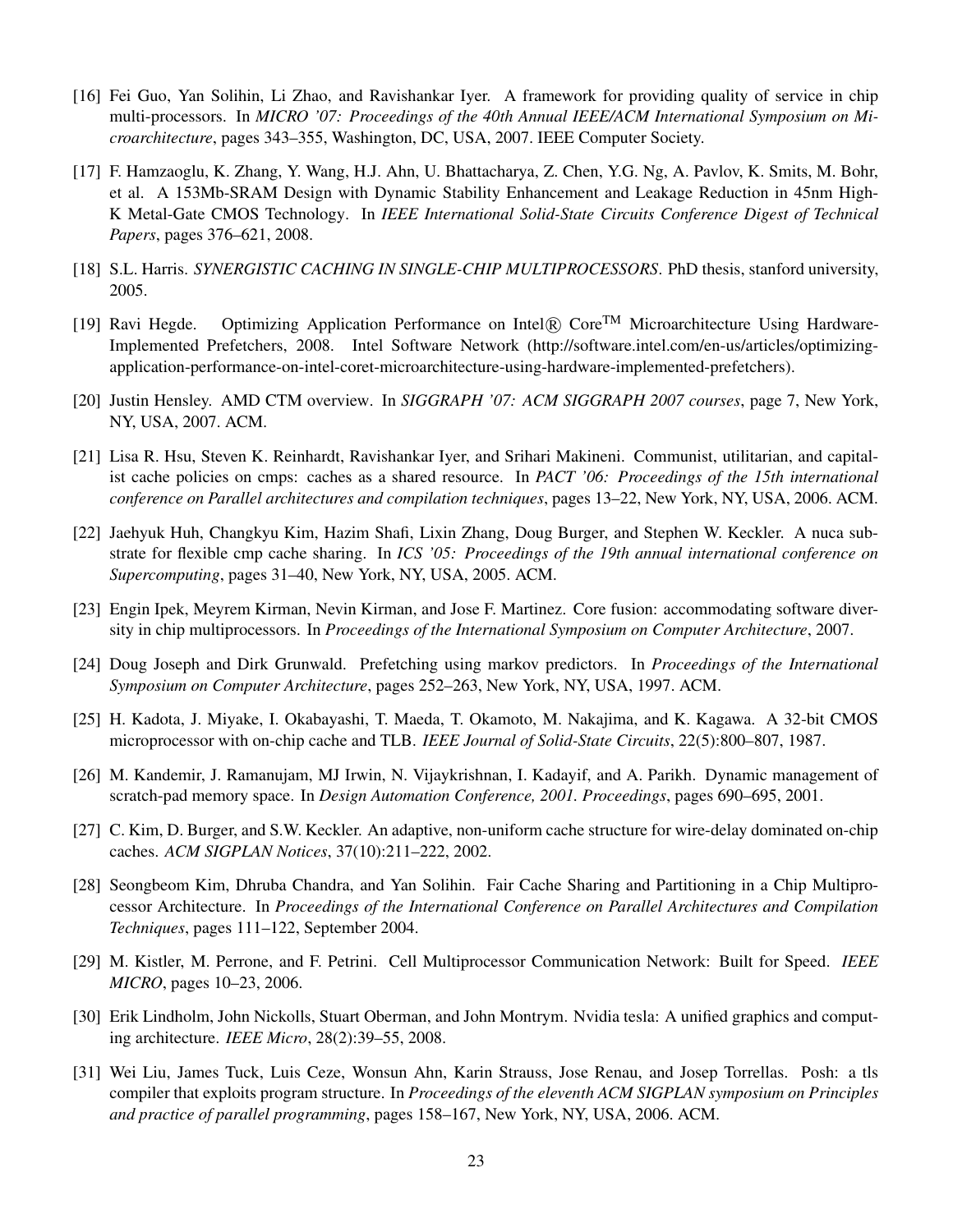- [32] Aqeel Mahesri, Daniel Johnson, Neal Crago, and Sanjay J. Patel. Tradeoffs in Designing Accelerator Architectures for Visual Computing. In *Proceedings of the International Symposium on Microarchitecture*, 2008.
- [33] Michael D. McCool, Kevin Wadleigh, Brent Henderson, and Hsin-Ying Lin. Performance evaluation of gpus using the rapidmind development platform. In *SC '06: Proceedings of the 2006 ACM/IEEE conference on Supercomputing*, page 181, New York, NY, USA, 2006. ACM.
- [34] Jason E. Miller and Anant Agarwal. Software-based instruction caching for embedded processors. In *ASPLOS-XII: Proceedings of the 12th international conference on Architectural support for programming languages and operating systems*, pages 293–302, New York, NY, USA, 2006. ACM.
- [35] Chuck Moore. The Role of Accelerated Computing in the Multi-core Era. In *Workshop on Manycore and Multicore Computing: Architectures, Applications And Directions*, 2007.
- [36] C.A. Moritz, M. Frank, W. Lee, and S. Amarasinghe. Hot Pages: Software Caching for Raw Microprocessors, 1999.
- [37] Aaftab Munshi. Opencl: Parallel computing on the gpu and cpu. In *SIGGRAPH '08: ACM SIGGRAPH 2008 classes*, 2008.
- [38] John R. Nickolls. The Design of the MasPar MP-1: a Cost Effective Massively Parallel Computer. In *Compcon Spring 90'*, 1990.
- [39] Matthew Papakipos. PeakStream Platform, 2006. SUPERCOMPUTING 2006 Tutorial on GPGPU, Course Notes (http://www.gpgpu.org/sc2006/slides/12.papakipos.peakstream.pdf).
- [40] Daniel Gracia Perez, Gilles Mouchard, and Olivier Temam. Microlib: A case for the quantitative comparison of micro-architecture mechanisms. In *Proceedings of the International Symposium on Microarchitecture*, pages 43–54, Washington, DC, USA, 2004. IEEE Computer Society.
- [41] Miquel Pericas, Adrian Cristal, Francisco J. Cazorla, Ruben Gonzalez, Daniel A. Jimenez, and Mateo Valero. A flexible heterogeneous multi-core architecture. In *Proceedings of the International Conference on Parallel Architectures and Compilation Techniques*, pages 13–24, Washington, DC, USA, 2007. IEEE Computer Society.
- [42] D. Pham, S. Asano, M. Bolliger, M. N. Day, H. P. Hofstee, C. Johns, J. Kahle, A. Kameyama, J. Keaty, Y. Masubuchi, M. Riley, D. Shippy, D. Stasiak, M. Suzuoki, M. Wang, J. Warnock, S. Weitzel, D. Wendel, T. Yamazaki, and K. Yazawa. The Design and Implementation of a First-Generation CELL Processor. In *Proceedings of the 2005 IEEE International Solid-State Circuits Conference*, 2005.
- [43] Moinuddin K. Qureshi and Yale N. Patt. Utility-based cache partitioning: A low-overhead, high-performance, runtime mechanism to partition shared caches. In *MICRO 39: Proceedings of the 39th Annual IEEE/ACM International Symposium on Microarchitecture*, pages 423–432, Washington, DC, USA, 2006. IEEE Computer Society.
- [44] Jose Renau, Basilio Fraguela, James Tuck, Wei Liu, Milos Prvulovic, Luis Ceze, Smruti Sarangi, Paul Sack, Karin Strauss, and Pablo Montesinos. SESC simulator, January 2005. http://sesc.sourceforge.net.
- [45] Larry Seiler, Doug Carmean, Eric Sprangle, Tom Forsyth, Michael Abrash, Pradeep Dubey, Stephen Junkins, Adam Lake, Jeremy Sugerman, Robert Cavin, Roger Espasa, Ed Grochowski, Toni Juan, and Pat Hanrahan. Larrabee: a many-core x86 architecture for visual computing. In *SIGGRAPH '08: ACM SIGGRAPH 2008 papers*, pages 1–15, New York, NY, USA, 2008. ACM.
- [46] Howard Jay Siegel, Thomas Schwederski, IV Nathaniel J. Davis, and James T. Kuehn. Pasm: a reconfigurable parallel system for image processing. *SIGARCH Comput. Archit. News*, 12(4):7–19, 1984.